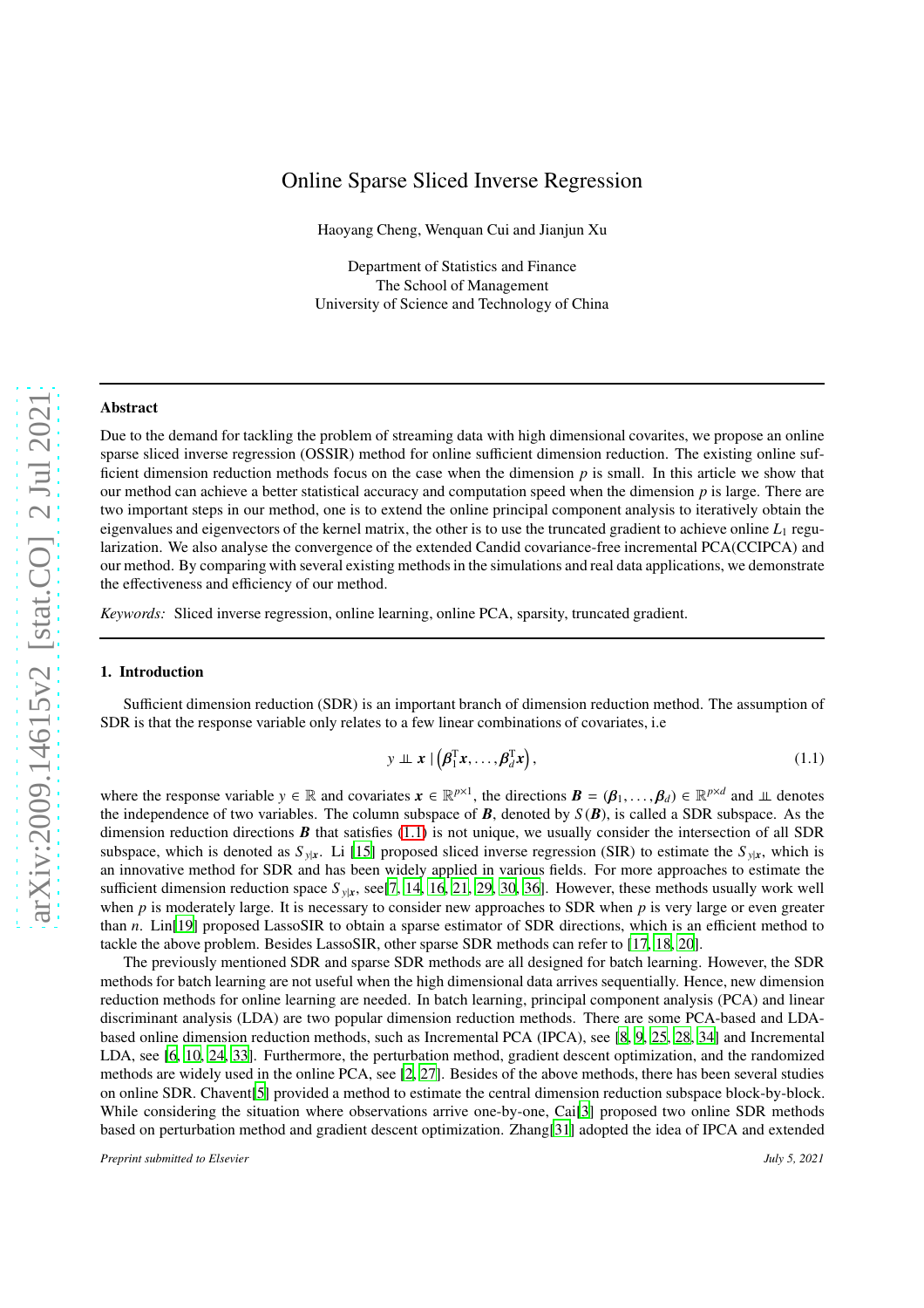IPCA to incremental sliced inverse regression for online SDR. As far as we know, there has been no research about online sparse SDR, only traditional SDR methods has been extended to the online methods and these methods focus on the situation when *p* is moderately large. Hence, it is necessary to propose a new method for online sparse SDR.

In this article, we extend the Lasso-SIR to tackle the problem of online sparse SDR. In Lasso-SIR [\[19](#page-9-5)], an artificial response variable  $\tilde{Y}$  is firstly constructed by the top-*d* eigenvalues and corresponding eigenvectors of matrix  $\widehat{\text{cov}}(E(\textbf{x}|\textbf{y}))$ , which is the estimate of the conditional covariance matrix  $\text{cov}(E(\textbf{x}|\textbf{y}))$ . Then lasso method is applied to obtain an estimation of the SDR direction  $\beta$ . The problem can be formulated as

<span id="page-1-0"></span>
$$
\min_{\beta} \frac{1}{2n} \|\tilde{Y} - X^T \beta\|_2^2 + \mu \|\beta\|_1,\tag{1.2}
$$

where *X* is the  $p \times n$  covariate matrix formed by the *n* samples,  $\mu$  is the tunning parameter,  $\|\cdot\|_1$  and  $\|\cdot\|_2$  represent the *L*<sup>1</sup> and *L*<sup>2</sup> norm. To implement this Lasso-SIR method in an online fashion, we need to modify several steps in the procedure of Lasso-SIR. Firstly, when the observations arrive sequentially in the data stream, which are denoted by  $\{(x_t, y_t), t = 1, \ldots\}$ , the update for the matrix  $\widehat{\text{cov}}(E(x|y))$  will be computational costly. To reduce the computational cost, we replace the  $\overline{\text{cov}}(E(\mathbf{x}|\mathbf{y}))$  with another kernel matrix, see [\[3\]](#page-9-17). Secondly, to iteratively obtain the eigenvalues and eigenvectors of the kernel matrix, we consider the online PCA method. However, in our method, to update the kernel matrix, the observations in the *t*-th step are also used in the  $(t + 1)$ -th step, which violates the independence assumption in the online PCA. Hence, it is necessary to extend online PCA to solve this problem. Because the Candid covariance-free incremental PCA(CCIPCA) offers a good compromise between statistical accuracy and computational speed, see [\[4\]](#page-9-18). In this article, we choose to extend CCIPCA and derive the theoretical convergence of the extended CCIPCA. Furthermore, for the comparison, the extension of other online PCA methods are also presented, such as perturbation methods, stochastic optimization and IPCA. Thirdly, to obtain a sparse estimator in online learning, we apply the truncated gradient in our method, which has been shown to be an online counterpart of *L*<sup>1</sup> regularization in the batch setting, see [\[13\]](#page-9-19). Finally, combining the above three steps, we can get the online fashion of [\(1.2\)](#page-1-0). Further, the convergence property of our OSSIR estimator is also presented. By conducting several simulations and real data analysis, we show that our method can achieve a better statistical accuracy and computation speed when dimension *p* is large.

There are two major contributions of our method, one is that we first propose a method for online sparse SDR, the other is the avoidance of the update for the inverse of matrix covariance in every step. To our knowledge, methods in Cai[\[3](#page-9-17)] and Zhang[\[31\]](#page-10-7) are designed for the situation when *p* is small. In the update step of these two methods, the computation complexity of the update for the inverse of matrix covariance is  $O(p^2)$ , which can not be tolerated when *p* is large.

The outline of this article is the following. In section 2, we present the derivation of online sparse sliced inverse regression and its detail algorithm. In section 3, we demonstrate the convergence property of the extended CCIPCA and OSSIR estimator. Numerical simulations and real data applications are shown in Section 4 and 5. The article is finished with a brief conclusion in Section 6.

### 2. Sparse Online Sliced Inverse Regression

We first give a brief introduction to the Lasso-SIR[\[19\]](#page-9-5). Given the samples  $\{(y_i, x_i)\}_{i=1}^n$ , Lasso-SIR first arranges the  $\{(y_i, x_i)\}_{i=1}^n$  by  $y_1 \le y_2 \le \ldots \le y_n$  and divides the data into H equal-sized slices  $I_1, \ldots, I_H$  according to  $y_i, i = 1, \ldots, n$ . For simplified, they assume  $n = cH$ ,  $E(x) = 0$  and re-express the data as  $x_{h,j}$  and  $y_{h,j}$ , where *h* and *j* represent the slice number and the order number of a sample in the *h*th slice respectively. Then the estimation of  $\Gamma \triangleq cov(E(\mathbf{x}|y))$ can be formulated as

$$
\widehat{\Gamma}_H = \frac{1}{H} X_H X_H^T,
$$

where  $X_H = (\bar{x}_{1, \dots}, \bar{x}_{H, \cdot})$  is a  $p \times H$  matrix,  $\bar{x}_{h, \cdot}$  is the sample mean of the *h*th slice. By constructing an  $n \times H$ matrix  $M = I_H \otimes 1_c$ , where  $\otimes$  represents the outer product of two matrix,  $1_c$  is the  $c \times 1$  vector with all entries being 1, we rewrite  $X_H = XM/c$ . Let  $\Lambda_d = diag(\hat{\lambda}_1, ..., \hat{\lambda}_d)$  as the d-top eigenvalues of  $\hat{\Gamma}_H$  and  $\hat{\eta} = (\hat{\eta}_1, ..., \hat{\eta}_d)$  as the corresponding eigenvectors, we have that

$$
\widehat{\Gamma}_{H}\widehat{\eta} = \frac{1}{H}X_{H}X_{H}^{T}\widehat{\eta} = \frac{1}{nc}XMM^{T}X^{T}\widehat{\eta} = \widehat{\eta}\Lambda_{d}.
$$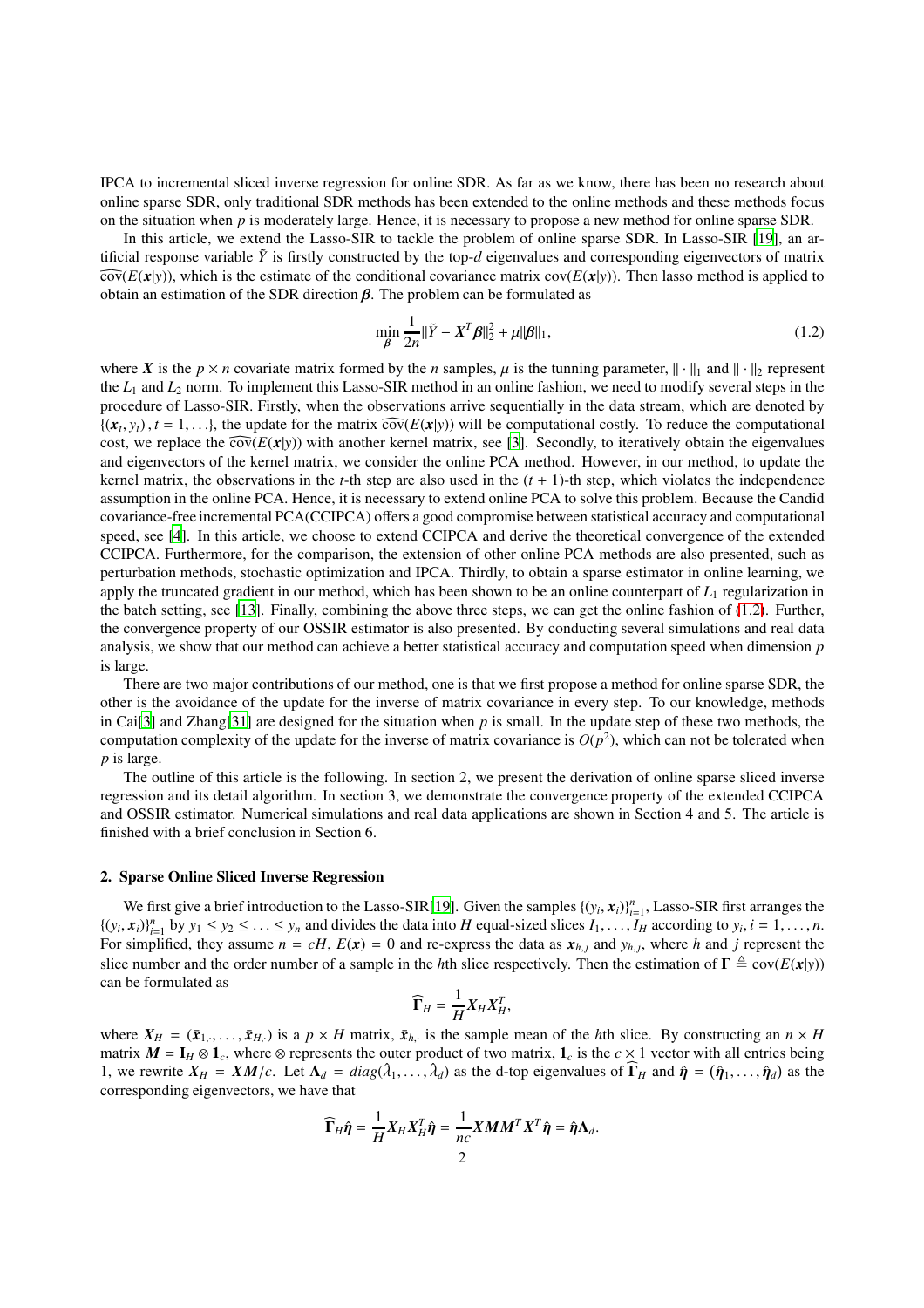Then by setting

$$
\tilde{Y} = \frac{1}{c} M M^T X^T \hat{\eta} \Lambda_d^{-1},
$$

we have  $\hat{\eta} = \frac{1}{n}X\tilde{Y}$ . Moreover, Li[\[15\]](#page-9-0) has shown that if *x*'s distribution is elliptically symmetric, then

<span id="page-2-0"></span>
$$
\Sigma \operatorname{col}(\boldsymbol{B}) = \operatorname{col}(\boldsymbol{\Gamma}),\tag{2.1}
$$

where  $\Sigma$  is the covariance matrix of *x*, col(*B*) and col(Γ) is the space spanned by the columns of *B* and Γ respectively. With the equation [\(2.1\)](#page-2-0), we have  $\eta \propto \Sigma \beta$ , where  $\eta$  is the eigenvector associated with the top-*d* eigenvalues of Γ. If we approximate  $\eta$  and  $\Sigma$  by  $\hat{\eta}$  and  $\frac{1}{n}XX^T$ , we can obtain that

$$
\frac{1}{n}X\tilde{Y}\propto \frac{1}{n}XX^T\beta.
$$

To recover a sparse vector  $\hat{\beta} \propto \beta$ , Lin [\[19\]](#page-9-5) consider the following optimization problem

<span id="page-2-1"></span>
$$
\hat{\boldsymbol{\beta}}_i = \arg\min \mathcal{L}_{\boldsymbol{\beta},i} = \arg\min_{\boldsymbol{\beta}} \frac{1}{2n} ||\tilde{\boldsymbol{Y}}_{\star,i} - \boldsymbol{X}^T \boldsymbol{\beta}||_2^2 + \mu_i ||\boldsymbol{\beta}||_1, \quad i = 1,\ldots,d,
$$
\n(2.2)

where  $\tilde{Y}_{\star,i}$  is the *i*th column of  $\tilde{Y}, \hat{B} = (\hat{\beta}_1, \dots, \hat{\beta}_d)$  and  $\mu_i = C \sqrt{\frac{\log(p)}{n\lambda_i}}$  for sufficiently large constant C.

To turn Lasso-SIR into an online learning method, there are several steps in the procedure of Lasso-SIR that we should modify. The first is the update for the matrix  $\widehat{\mathbf{\Gamma}}_H$ . With streaming data  $\{(\mathbf{x}_i, y_i), i = 1, \ldots\}$ , we pre-specify the cutting points  $-\infty = q_0 < q_1 < ... < q_H = \infty$  by a small batch data and the matrix  $\widehat{\mathbf{\Gamma}}_{H,t}$  in the *t*th step can be constructed as

$$
\widehat{\mathbf{\Gamma}}_{H,t} = \frac{1}{H} \sum_{h=1}^{H} \widetilde{X}_t M_t M_t^T \widetilde{X}_t^T,
$$
\n(2.3)

where  $\widetilde{X}_t = x_{(1:t)} - \bar{x}_t \mathbf{1}_t^T \in \mathbb{R}^{p \times t}$ ,  $x_{(1:t)}$  is a  $p \times t$  matrix formed by the first t observations  $\{x_i\}_{i=1}^t$  and  $\bar{x}_t = \frac{1}{t} \sum_{i=1}^t x_i$ .  $M_t$  is a  $t \times H$  matrix and its hth column  $M_{t,h} = \frac{1}{n_h} (\mathbb{1}\{y_1 \in I_h\}, \dots, \mathbb{1}\{y_t \in I_h\})^T \in \mathbb{R}^{t \times 1}, n_h$  is the sample size in the *h*th slice  $I_h$ . As we pre-specify the cutting points, the sample size in each interval usually will be different and even extreme imbalanced with the observations arrive sequentially. Therefore, [\[3\]](#page-9-17) recommended the kernel matrix in the cumulative slicing estimation[\[35\]](#page-10-8). Motivated by the cumulative slicing estimation, we replace  $\widehat{\Gamma}_H$  by the following matrix  $\widehat{\boldsymbol{D}}$  in our method. Defining

$$
d_h \triangleq E\{(\mathbf{x} - E\mathbf{x})I\{Y \in I_h\}\}\
$$
 and  $\mathbf{D} = \frac{1}{H}\sum_{h=1}^H d_h d_h^T$ ,

then we have  $\Sigma^{-1}D \subset S_{y|x}$ , see Theorem 1 in [\[35](#page-10-8)]. Further, the matrix  $\hat{d}_{t,h}$  and  $\widehat{D}_t$  in the *t*th step can be formulated as

$$
\hat{d}_{t,h} = \frac{1}{t} \sum_{i=1}^{t} (\mathbf{x}_i - \bar{\mathbf{x}}_t) \mathbb{1}\{y_i \in I_h\} \quad \text{and} \quad \widehat{\mathbf{D}}_t = \frac{1}{H} \sum_{h=1}^{H} \hat{d}_{t,h} \hat{d}_{t,h}^T = \frac{1}{Ht^2} \widetilde{\mathbf{X}}_t \widetilde{\mathbf{M}}_t \widetilde{\mathbf{M}}_t^T \widetilde{\mathbf{X}}_t^T,
$$
\n(2.4)

Where  $\widetilde{M}_t = (\widetilde{M}_{t,1}, \ldots, \widetilde{M}_{t,H})$  and  $\widetilde{M}_{t,h} = (\mathbb{1}\{y_1 \in I_h\}, \ldots, \mathbb{1}\{y_t \in I_h\})^T$ . To update  $(\hat{d}_{t+1,1}, \ldots, \hat{d}_{t+1,H})$  from  $(\hat{d}_{t,1}, \ldots, \hat{d}_{t,H})$ more efficiently, we define  $\tilde{e}_t = {\mathbb{1}{y_t \in I_1}, \dots, \mathbb{1}{y_t \in I_H}}^T \in \mathbb{R}^{H \times 1}$ , then we have

<span id="page-2-2"></span>
$$
\hat{\boldsymbol{d}}_{t+1} = (\hat{d}_{t+1,1}, \dots, \hat{d}_{t+1,H}) = \frac{1}{t+1} \left( \sum_{i=1}^{t} \tilde{\boldsymbol{x}}_i \tilde{\boldsymbol{e}}_i^T + \tilde{\boldsymbol{x}}_{t+1} \tilde{\boldsymbol{e}}_{t+1}^T \right).
$$
(2.5)

Then we have the update formula for  $\hat{d}_t$  and  $\hat{D}_t$ . With the discussion in [\[3,](#page-9-17) [35\]](#page-10-8), we can also have that  $\hat{D}_t = D +$  $O_p(t^{-1/2})$ .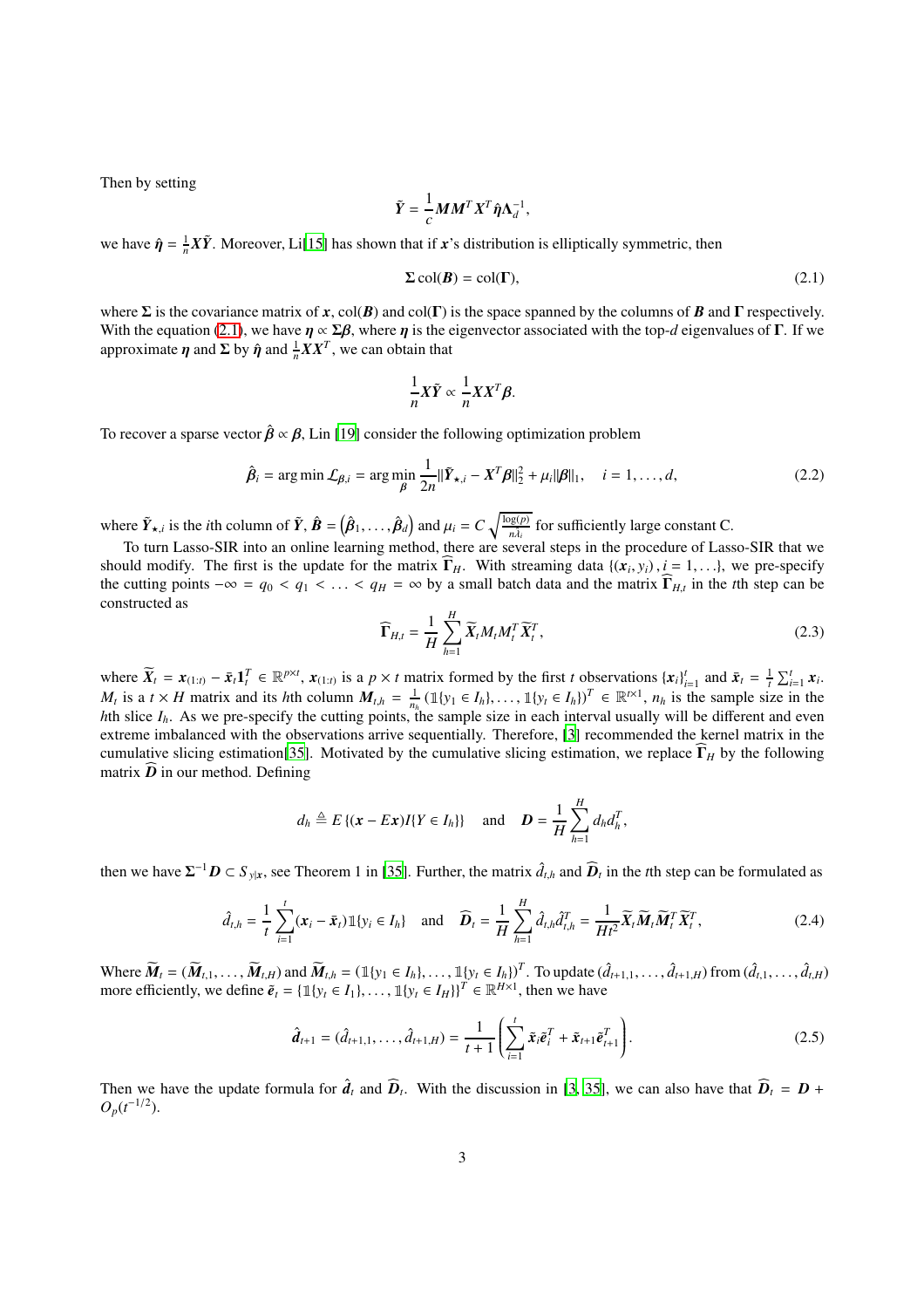### 2.1. Update for the Artificial Response Variable  $\tilde{Y}$

To implement [\(2.2\)](#page-2-1) in an online fashion, one of the problems we ran into is the update for  $\tilde{Y}$ . In this section, we will show how to update the  $\tilde{Y}$  efficiently. By setting

$$
\tilde{Y}_t = \frac{1}{Ht} \widetilde{M}_t \widetilde{M}_t^T X_t^T \hat{\eta}_t diag(\frac{1}{\hat{\lambda}_{t,1}}, \dots, \frac{1}{\hat{\lambda}_{t,d}}),
$$

we find that estimating  $\tilde{Y}_t$  at the *t*-th iteration means to seek for the top-*d* eigenvalues and eigenvectors of  $\hat{D}_t$ . To iteratively obtain the eigenvalues and eigenvectors of a covariance matrix, it is natural to consider the online PCA. There has been many approaches to online PCA, such as stochastic gradient algorithms for online PCA [\[11,](#page-9-20) [22](#page-9-21), [23,](#page-9-22) [26\]](#page-10-9), CCIPCA [\[28\]](#page-10-3), incremental PCA[\[1](#page-9-23)]. The computational cost and memory usage of these online PCA method in per iteration has been presented in Table 1 in [\[4\]](#page-9-18).

However, in the update formula of  $d_t$ , we can find that the  $d_{t-1}$  is used in the *t*-th step update and is highly correlated with *d<sup>t</sup>* , which violates the independence assumption of online PCA. Hence, it is necessary to reformulate the iterative algorithm and analysis the convergence property of the online PCA when the independence assumption is violated. Cardot[\[4\]](#page-9-18) has presented several online PCA methods, such as perturbation methods, incremental methods, and stochastic optimization. In these methods, CCIPCA offers a good compromise between statistical accuracy and computational speed as a method of online PCA. Thus, we choose to extend CCIPCA to perform an online eigenvalue decomposition of  $D_t$ . For comparison, we will also show the extension of other three online PCA methods, such as perturbation methods, stochastic optimization and IPCA. Next, we will summarize these four different methods and analysis their computation complexity.

Firstly, the update algorithm of CCIPCA for  $\overline{D}_{t+1}$  is as follows:

$$
\mathbf{v}_{t+1,j} = \frac{t}{t+1} \mathbf{v}_{t,j} + \frac{1}{t+1} \mathbf{d}_{t+1}(j) \mathbf{d}_{t+1}(j)^T \frac{\mathbf{v}_{t,j}}{\|\mathbf{v}_{t,j}\|},
$$
  

$$
\mathbf{d}_{t+1}(j) = \mathbf{d}_{t+1}(j-1) - \frac{\mathbf{v}_{t+1,j-1}}{\|\mathbf{v}_{t+1,j-1}\|} \frac{\mathbf{v}_{t+1,j-1}^T}{\|\mathbf{v}_{t+1,j-1}\|} \mathbf{d}_{t+1}(j-1),
$$
\n(2.6)

<span id="page-3-0"></span>where  $j = 1, \ldots, d$ ,  $d_{t+1}(1) = d_{t+1}$ . Then the normalized eigenvector  $\hat{\eta}_{t+1,j}$  and eigenvalue  $\lambda_{t+1,j}$  of  $\hat{D}_{t+1}$  are estimated by

$$
\hat{\eta}_{t+1,j} = \nu_{t+1,j}/||\nu_{t+1,j}|| \text{ and } \lambda_{t+1,j} = ||\nu_{t+1,j}||.
$$

If  $j = t$ , initialize the *j*th eigenvector as  $v_{t,j} = d_t(j)$ . The computation complexity of [\(2.6\)](#page-3-0) is  $O_p(p dH)$ .

Secondly, the idea in [\[3\]](#page-9-17) is to use the perturbation theorem to implement online singular value decomposition. Similarly, we consider the lemma [5](#page-10-10) in Appendix and have  $\overline{\mathbf{D}}_{t+1} = \overline{\mathbf{D}}_t - (t+1)^{-1} \left( \overline{\mathbf{D}}_t - \widehat{\mathbf{D}}_{t+1} \right)$  by setting  $\overline{\mathbf{D}}_t = \frac{1}{t} \sum_{i=1}^t \widehat{\mathbf{D}}_i$ . Then define  $Q = \overline{D}_t$ ,  $G = \overline{D} - \widehat{D}_{t+1}$  and  $\epsilon = -(t+1)^{-1}$  in Lemma [5,](#page-10-10) the update algorithm of online singular value decomposition for  $\widehat{\mathbf{D}}_{t+1}$  is as followings:

$$
\hat{\lambda}_{t+1,j} = \hat{\lambda}_{t,j} - (t+1)^{-1} \hat{\boldsymbol{\eta}}_{t,j}^T (\overline{\boldsymbol{D}}_t - \widehat{\boldsymbol{D}}_{t+1}) \hat{\boldsymbol{\eta}}_{t,j},
$$
\n(2.7)

$$
\hat{\boldsymbol{\eta}}_{t+1,j} = \hat{\boldsymbol{\eta}}_{t,j} - (t+1)^{-1} (\hat{\lambda}_{t,j} \boldsymbol{I}_{p \times p} - \overline{\boldsymbol{D}}_t)^+ (\overline{\boldsymbol{D}}_t - \widehat{\boldsymbol{D}}_{t+1}) \hat{\boldsymbol{\eta}}_{t,j}.
$$
\n(2.8)

As the computation complexity of the matrix  $(\hat{\lambda}_{t,j}I_{p\times p} - \overline{D}_t)^+$  is  $O_p(p^3)$  and the matrix multiply of  $(\overline{D}_t - \widehat{D}_{t+1})\hat{\eta}_{t,j}$ need to be executed d times, the computation complexity of (2.8) is  $O_p(p^3 + p^2d)$ . Thus, when p is large, the computation cost of this method is not easy to bear.

Thirdly, besides the perturbation method, a more famous method is stochastic gradient optimization. Defining  $\phi_{t,j} = d_{t+1}^T \hat{\eta}_{t,j}$ , the update algorithm of stochastic gradient optimization for online PCA of  $\hat{D}_t$  is as followings:

$$
\hat{\lambda}_{t+1,j} = \hat{\lambda}_{t,j} + \gamma_n \left( \phi_{t,j}^T \phi_{t,j} - \hat{\lambda}_{t,j} \right),\tag{2.9}
$$

$$
\hat{\eta}_{t+1,j} = \hat{\eta}_{t,j} + \gamma_n \left[ d_{t+1} - \hat{\eta}_{t,j} \phi_{t,j}^T - 2 \sum_{i=1}^{j-1} \hat{\eta}_{t,i} \phi_{t,i}^T \right] \phi_{t,j}.
$$
\n(2.10)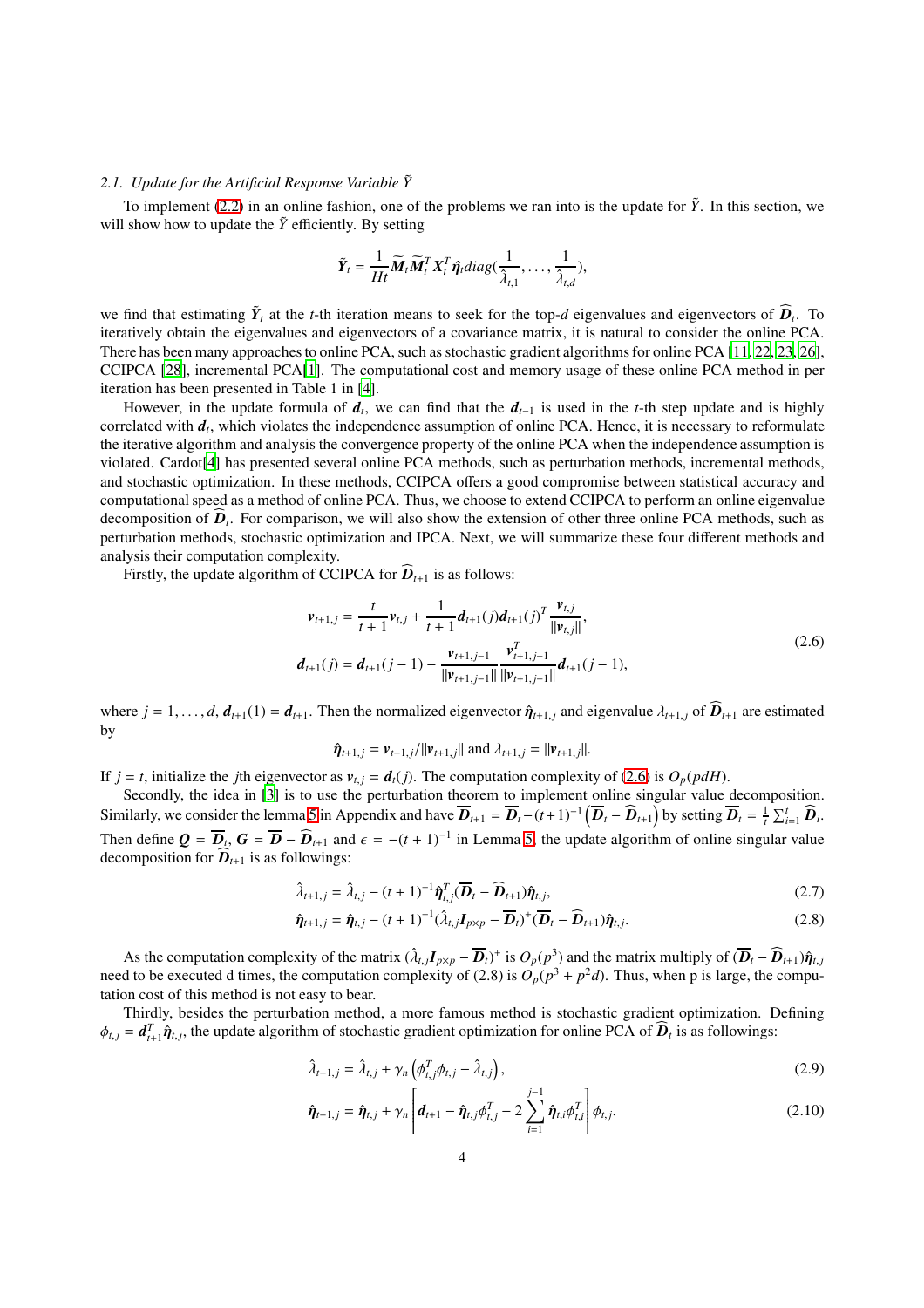The equation (2.10) is a first order approximation of the Gram-Schmidt orthonormalization of  $\hat{\eta}$ , so we can also use Gram-Schmidt orthonormalization to replace (2.10). Because the computation complexity of Gram-Schmidt orthonormalization and (2.10) is  $O_p(p^2d)$  and  $O_p(pdH)$  respectively, we recommend the equation (2.10) or perform Gram-Schmidt orthonormalization every L step in this article. The perturbation method and stochastic gradient optimization has been discussed in Cai[\[3\]](#page-9-17), we recalculate the computation complexity of their method and obtain the computation complexity of (2.8) and (2.10) is  $O_p(p^3 + p^2d)$  and  $O_p(pdH)$ . While the computation complexity of the perturbation method and stochastic gradient optimization in Cai[\[3](#page-9-17)] is  $O_p(p^3d)$  and  $O_p(p^2d)$ .

Finally, Zhang[\[31\]](#page-10-7) applied IPCA to the matrix  $\Sigma^{-1/2}\Gamma\Sigma^{-1/2}$ , here we use this method for the matrix  $\hat{D}_t$ . When we have a new observation  $(x_{t+1}, y_{t+1})$ , we first locate which slice it belongs to according to the distances from  $y_{t+1}$  to sample slice mean values  $\bar{y}_h$  of the response variable. Let us suppose the distance from  $y_{t+1}$  to  $\bar{y}_k$  is the smallest. So we place the new observation into the slice k. We denote  $d_{t+1,k}$  as a new observation for  $E\{(x - Ex)I\{Y \in I_k\}\}$ , then we define a residual

$$
\boldsymbol{v}_{t+1} = d_{t+1,k} - \boldsymbol{\eta}_t \boldsymbol{\eta}_t^T d_{t+1,k}.
$$

Thus we have that the new  $\eta_{t+1}$  and  $\Lambda_{t+1,d}$  is the top-d eigenvectors and eigenvalues of

<span id="page-4-0"></span>
$$
\left[\eta_t, \frac{\nu_{t+1}}{\|\nu_{t+1}\|}\right]^T \hat{\mathbf{D}}_{t+1} \left[\eta_t, \frac{\nu_{t+1}}{\|\nu_{t+1}\|}\right] = \left[\eta_t, \frac{\nu_{t+1}}{\|\nu_{t+1}\|}\right]^T \hat{\mathbf{d}}_{t+1} \hat{\mathbf{d}}_{t+1}^T \left[\eta_t, \frac{\nu_{t+1}}{\|\nu_{t+1}\|}\right].
$$
\n(2.11)

The computation complexity of [\(2.11\)](#page-4-0) and its eigen-decomposition is  $O_p(pH(d+1) + H(d+1)^2)$  and  $O_p((d+1)^3)$ , then the computation complexity for reduced rank incremental PCA of  $\hat{\boldsymbol{D}}_t$  is  $O_p(pH(d+1) + H(d+1)^2 + (d+1)^3)$ . The computation complexity of all methods is summarized in the following table.

Table 1: Computation complexity of online PCA for  $\hat{\bm{D}}_t$  per iteration

| Method        | <b>Computation Time</b>             |
|---------------|-------------------------------------|
| <b>CCIPCA</b> | $O_p(pdH)$                          |
| Perturbation  | $O_p(p^3 + p^2d)$                   |
| <b>SGB</b>    | $O_p(pdH)$ or $O_p(p^2d + pdH)$     |
| <b>IPCA</b>   | $O_p(pH(d+1) + H(d+1)^2 + (d+1)^3)$ |

With the above methods, we can iterative obtain the eigenvalues  $\Lambda_{t,d}$  and eigenvectors  $\hat{\eta}_t$  of  $\hat{D}_t$ . Then with a new observation  $(x_{t+1}, y_{t+1})$  arriving, we construct the new artificial response  $\tilde{y}_{t+1}$  by

<span id="page-4-1"></span>
$$
\tilde{y}_{t+1} = \frac{1}{(t+1)H}\tilde{e}_{t+1}\hat{d}_{t+1}^T\hat{\eta}_{t+1}\Lambda_{t+1,d}^{-1}.
$$
\n(2.12)

#### *2.2. The Algorithm of OSSIR*

After we get the update for the artificial response variable  $\tilde{Y}$ , we apply the truncated gradient for least squares in [\[13\]](#page-9-19) to obtain the sparse estimator. The algorithm of online sparse sliced inverse regression with truncated gradient is presented as follows:

Algorithm 1 Online Sliced Inverse Regression With Truncated Gradient

**Input:** threshold  $\theta \ge 0$ , gravity sequence  $g_i \ge 0$ , learning rate  $\gamma \in (0, 1)$ ,  $(x_i, y_i)$ ,  $i = 1, \ldots$ Output:  $\hat{\mathbf{B}} = (\hat{\boldsymbol{\beta}}_1, \ldots, \hat{\boldsymbol{\beta}}_q)$ 

- 1: Initialize  $\hat{\bm{D}}$  to obtain the corresponding eigenvalues and eigenvectors  $(\hat{\lambda}_{1,j},\hat{\eta}_{1,j}), j=1,\ldots,d$  with a small batch sample  $\{x_i, y_i\}_{i=1}^t$ .
- 2: for  $i = t+1, t+2,...$  do
- 3: The new unlabeled example is  $x_{t+1} = [x^1, \dots, x^p];$
- 4: Update  $\hat{\boldsymbol{d}}_{t+1}$  and  $\hat{\boldsymbol{D}}_{t+1}$  by [\(2.5\)](#page-2-2);
- 5: Update  $(\hat{\lambda}_{t+1,j}, \hat{\eta}_{t+1,j}), j = 1, \ldots, d$  by online PCA in section 2.1;
- 6: Construct the new  $\tilde{y}_{t+1}$  by [\(2.12\)](#page-4-1);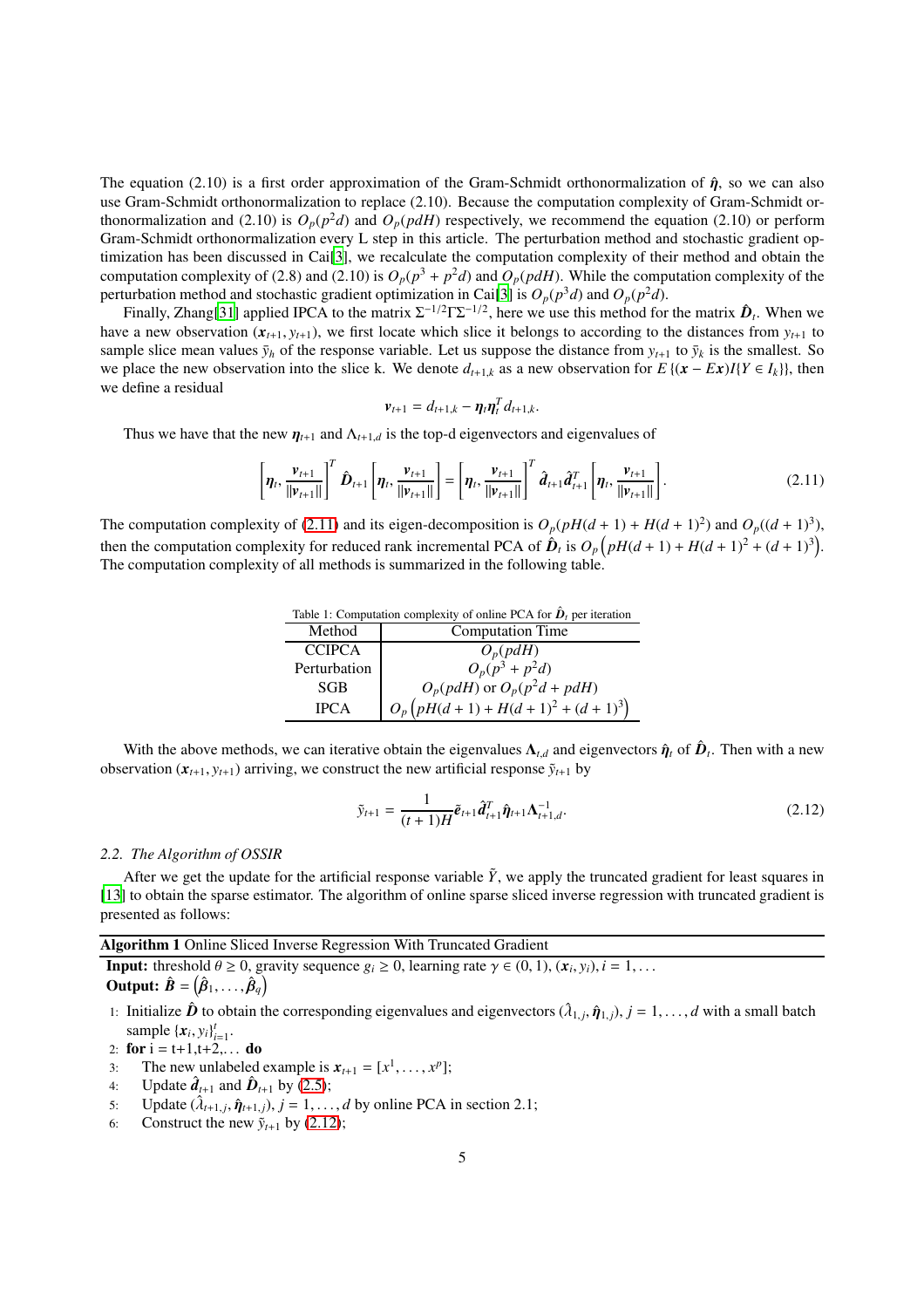| 7:  | for $j = 1, \ldots, d$ do                                                                                                                                   |
|-----|-------------------------------------------------------------------------------------------------------------------------------------------------------------|
| 8:  | for coefficient $\beta^{\ell}(\ell = 1, , p)$ do                                                                                                            |
| 9:  | if $\beta^{\ell} > 0$ and $\beta^{\ell} \leq \theta$ then $\beta^{\ell} \leftarrow \max\{\beta^{\ell} - g_i\gamma, 0\}$                                     |
| 10: | elseif $\beta^{\ell} < 0$ and $\beta^{\ell} \ge -\theta$ then $\beta^{\ell} \leftarrow \min{\beta^{\ell} + g_i \gamma, 0}$                                  |
| 11: | end for                                                                                                                                                     |
| 12: | Compute prediction $\hat{y} = \sum_{\ell=1}^{p} \beta^{\ell} x^{\ell}$                                                                                      |
| 13: | Update for all $\ell: \beta^{\ell} \leftarrow \beta^{\ell} + 2\gamma(y - \hat{y})x^{\ell}, \hat{\beta}_{t+1,j} = (\beta^1_{t+1,j}, \dots, \beta^p_{t+1,j})$ |
| 14: | end for                                                                                                                                                     |
|     | $15:$ end for                                                                                                                                               |

The line 7 – line 14 in Algorithm 1 is the detail steps of truncated gradient for least square. The truncated gradient method can be an online counterpart of  $L_1$  regularization in the batch setting, see John[\[13\]](#page-9-19). Hence, we can turn the [\(1.2\)](#page-1-0) to an online method by the truncated gradient. The brief description of truncated gradient is presented in Appendix.

Note that we do not need to calculate  $\hat{D}_t$  for all methods, only the perturbation method need the matrix  $\hat{D}_t$ , other method only need to calculate  $\hat{d}_t$ . Hence, if we choose the perturbation method, the computation complexity of Algorithm 1 is  $O_p(p^3 + p^2d + p^2H + pdH + pd)$ , otherwise, the computation complexity of Algorithm 1 is  $O_p(pdH + pd +$ *L*), where  $O_p(L)$  is the computation complexity of online PCA and presented in Table 1. While Cai[\[3\]](#page-9-17) need to update the  $\widehat{\Sigma}_t^{-1}$  and  $(\hat{\mathbf{m}}_{t,1},\ldots,\hat{\mathbf{m}}_{t,H})=\widehat{\Sigma}_t^{-1}\hat{\mathbf{d}}_t$  every step, the computational cost of [\[3](#page-9-17)] is of order  $O(p^2d+p^2H+p(p+1)H+p^2)$ or  $O(p^3d + p^2H + p(p+1)H + p^2)$ . Therefore, we can conclude that our method is more computational effective than algorithm in [\[3](#page-9-17)].

### 3. Convergency Properties

In this section, we will discuss the some properties of our method. To analyze the convergence property of our method, we first refer to two theorems about the relationship between  $L_1$  regularization and truncated gradient, and the consistency property of Lasso-SIR. John<sup>[\[13\]](#page-9-19)</sup> has analysed the relationship between  $L_1$  regular and truncated gradient. The detail is described in Theorem [1.](#page-5-0)

**Theorem 1.** *Consider sparse online update rule* [\(A.1\)](#page-10-11) *with*  $\beta_1 = 0$  *and*  $\gamma > 0$ . *If*  $L(\beta, z)$  *is convex in*  $\beta$  *and there exist non-negative constants A and B such that*  $\|\nabla_1 L(\beta, z)\|^2 \leq A L(\beta, z) + B$  for all  $\beta \in R^d$  and  $z \in R^{d+1}$ , then for all  $\bar{\beta} \in R^d$ *we have*

<span id="page-5-0"></span>
$$
\frac{1 - 0.5A\gamma}{T} \sum_{i=1}^{T} \left[ L(\beta_i, z_i) + \frac{g_i}{1 - 0.5A\gamma} ||w_{i+1} \cdot I(\beta_{i+1} \le \theta) ||_1 \right]
$$
  

$$
\le \frac{\gamma}{2} B + \frac{||\bar{\beta}||^2}{2\gamma T} + \frac{1}{T} \sum_{i=1}^{T} \left[ L(\bar{\beta}, z_i) + g_i ||\bar{\beta} \cdot I(\beta_{i+1} \le \theta) ||_1 \right],
$$
 (3.1)

*where for vectors*  $v = [v_1, ..., v_d]$  *and*  $v' = [v'_1, ..., v'_d]$ *, we let* 

$$
\left\|v \cdot I\left(\left|v'\right| \leq \theta\right)\right\|_1 = \sum_{j=1}^d \left|v_j\right| I\left(\left|v'_j\right| \leq \theta\right),\
$$

*where*  $I(\cdot)$  *is the set indicator function.* 

Because the loss function in our method is square loss, then by taking  $\gamma = O(1/\sqrt{T})$  and with Theorem [1,](#page-5-0) we have  $\|\beta_T - \bar{\beta}\| = O(1/\sqrt{T})$ , more details can be found in section 3.4 of [\[13\]](#page-9-19).

Before present the consistency property of Lasso-SIR in [\[19\]](#page-9-5), we need some following technical conditions:

- (C1) There exist constants  $C_{min}$  and  $C_{max}$  such that  $0 < C_{min} < \lambda_{min}(\Sigma) \leq \lambda_{max}(\Sigma) < C_{max}$
- (C2) There exists a constant  $\kappa \geq 1$ , such that

$$
0 < \lambda = \lambda_d \left( \text{var}(\mathbb{E}[\mathbf{x} \mid y]) \leq \ldots \leq \lambda_1 \left( \text{var}(\mathbb{E}[\mathbf{x} \mid y]) \leq \kappa \lambda \leq \lambda_{\max}(\Sigma) \right) \right)
$$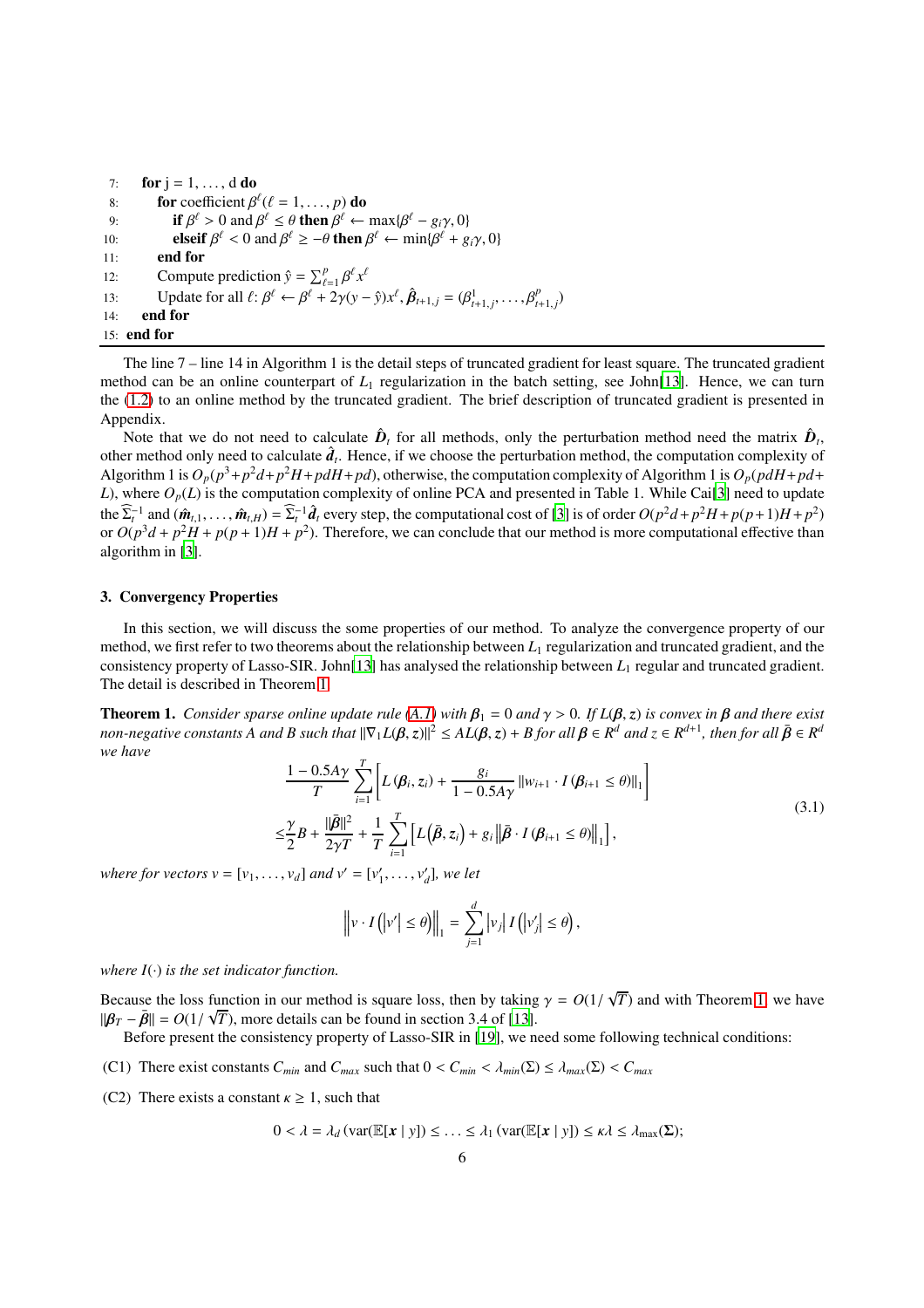- (C3) The central curve  $m(y) = E(x|y)$  satisfies the sliced stability condition;
- (C4) The observations  $(x_i, y_i)$ ,  $i = 1, 2, \ldots$  are independent and identically distributed;
- (C5) The nonzero eigenvalues of *D* are all distinct;
- (C6) The tuning parameter  $\gamma_t$  in SGD satisfies  $\gamma_t = Ct^{-1}$  for some constant C.

Condition (C1)-(C3) is described and necessary in Lin[\[19\]](#page-9-5), the others is presented in Cai[\[3](#page-9-17)]. Then the detail of the consistency of estimator  $\hat{B}$  in Lasso-SIR is as follows:

**Theorem 2.** Assume that  $n\lambda = p^{\alpha}$  for some  $\alpha > 1/2$ , where  $\lambda$  is the smallest nonzero eigenvalue of var( $E[x|y]$ ), and *that conditions (C1)-(C3) hold for the multiple index model [\(1.1\)](#page-0-0). Assume further that the dimension d of the central*  $subspace$  is known. Let  $\hat{B}$  be the output of Lasso-SIR, then

<span id="page-6-1"></span><span id="page-6-0"></span>
$$
||P_{\hat{B}} - P_B||_F \leq C_1 \sqrt{\frac{s \log(p)}{n \lambda}}
$$

*holds with probability at least*  $1 - C_2 \exp(-C_3 \log(p))$  *for some constants*  $C_2$  *and*  $C_3$ *.* 

Then with Theorem [1](#page-5-0) and Theorem [2,](#page-6-0) the key to derive the consistency of our method is to analysis the convergence of online PCA of  $D_t$ . The convergence of online principal component analysis (PCA) has been analyzed in many researches, see [\[1,](#page-9-23) [23,](#page-9-22) [28\]](#page-10-3). However, the situation they consider is that the t-th data  $x_t$  is independent with  $x_{t-1}$ and its contribution to online covariance matrix is additive. While it is not true for the  $\hat{d}_t$  in our method. This makes theoretical analysis of the online PCA of  $D_t$  is more complicated. Cai<sup>[\[3\]](#page-9-17)</sup> has discussed the convergency properties of perturbation method and stochastic gradient optimization. While in our article, we show the convergence of the  $\hat{\eta}_t$ obtained by CCIPCA in the next Theorem [3.](#page-6-1)

**Theorem 3.** *Under Conditions (C1),(C4)-(C6), the column space of*  $\hat{\eta}_t = (\hat{\eta}_{t,1}, \dots, \hat{\eta}_{t,d})$  *obtained from* [\(2.6\)](#page-3-0) *converges almost surely to the column space of*  $\Gamma$ *H, as t*  $\rightarrow \infty$ *.* 

<span id="page-6-2"></span>Then with Theorem 2-4, we can finally derive the consistency of our method. The proof of Theorem [3](#page-6-1) and Theorem [4](#page-6-2) is presented in Appendix.

**Theorem 4.** Under Conditions (C1)-(C6), Let  $\hat{B}_t$  be the output of Algorithm 1, the column space of  $\hat{B}_t=(\hat{B}_{t,1},\ldots,\hat{B}_{t,d})$ *converges almost surely to the column space of B<i>, as t*  $\rightarrow \infty$ *.* 

### 4. Simulation

In this section, we conduct several simulations to evaluate the performance of different methods. The data generate progress is as follows. We consider three models,

model 1: 
$$
Y = (\beta_1^T x) + \epsilon
$$
;  
model 2:  $Y = \sin(\beta_2^T x) \times \exp(\beta_2^T x) + \epsilon$ ;  
model 3:  $Y = sgn(\beta_3^T x) \times |2 + (\beta_4^T x)/4|^3 + \epsilon$ .

where x is generated from multivariate normal distribution with zero mean and covariance structure like

$$
Cov(x_i, x_j) = \rho^{|i-j|}
$$

with  $\rho = 0.3$ .

For model 1-3,  $\beta$  is a p-dimensional vector. We set  $\beta_{1,j} = 1$  for  $j = 1, 2$  and  $\beta_{1,j} = 0$  otherwise;  $\beta_{2,j} = 1$  for  $j = 2, 4, 6, 8, 10$  and  $\beta_{2,j} = 0$  otherwise;  $\beta_{3,j} = 1$  for  $j = 1, 2, 3, 4$  and  $\beta_{3,j} = 0$  otherwise;  $\beta_{4,j} = 1$  for  $j = 5, 6, 7$ and  $\beta_{4,i} = 0$  otherwise. For each model, we repeat our simulations  $N = 100$  times with samples size  $n = 1000$ and covariate dimension  $p = 20, 100, 500, 1000$ . To show the advantages of our method, we compare the following methods: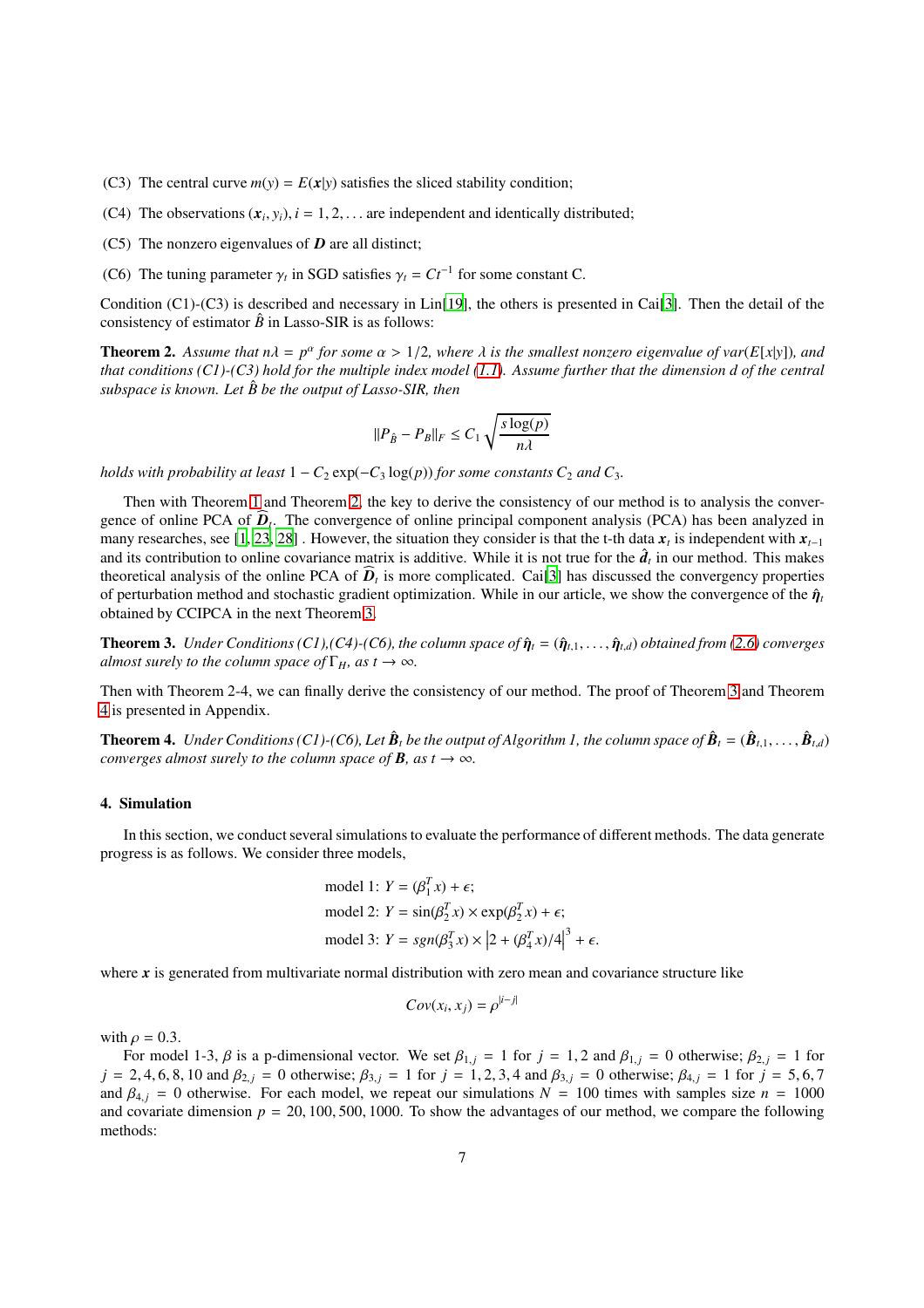(M1) online sliced inverse regression via truncated gradient and perturbation method

- (M2) online sliced inverse regression via truncated gradient and gradient descent optimization
- (M3) online sliced inverse regression via truncated gradient and CCIPCA
- (M4) online sliced inverse regression via truncated gradient and incremental PCA
- (M5) Online sliced inverse regression via the perturbation method
- (M6) Online sliced inverse regression via the gradient descent optimization
- (M7) Sliced inverse regression via batch learning
- (M8) Lasso Sliced inverse regression via batch learning.

To evaluate the performance of different methods, we refer to following distance:

$$
d(\beta, \hat{\beta}) = 1 - |det(\beta^T \hat{\beta})|,
$$

where  $det(\cdot)$  stands for the determinant operator.

The results are summarized in Table 1-2. Table 1 show the average distance between estimator  $\hat{\beta}$  and true value  $\beta_0$ . To compare the computational efficiency of these methods, we show the averages of the computing time in Table 2. From the result, we can find that Perturbation method is not suitable for high-dimensional data due to the high computation cost. Compared with the methods in [\[3\]](#page-9-17), we have found that our method not only cost less time, but also have a better estimation accuracy in the high dimensional data. Combining the accuracy and the computation time, we recommend the onlineLassoSIR with CCIPCA to tackle the problem of online sparse sliced inverse regression.

|           |      | O-LassoSIR    |             |              |        | $O-SIR$      |        |            |          |
|-----------|------|---------------|-------------|--------------|--------|--------------|--------|------------|----------|
|           | p    | <b>CCIPCA</b> | <b>IPCA</b> | Perturbation | GD     | Perturbation | GD     | <b>SIR</b> | LassoSIR |
| model I   | 20   | 0.0066        | 0.0065      | 0.0066       | 0.0079 | 0.0194       | 0.0102 | 0.0065     | 0.0011   |
|           | 100  | 0.0091        | 0.0088      | 0.0110       | 0.0096 | 0.2654       | 0.2160 | 0.0378     | 0.0015   |
|           | 500  | 0.0431        | 0.0408      | 0.0433       | 0.0449 | 0.7941       | 0.7776 | 0.9710     | 0.0019   |
|           | 1000 | 0.1190        | 0.1105      | 0.1145       | 0.1124 | 0.9190       | 0.8904 | 0.9806     | 0.0019   |
|           | 20   | 0.0120        | 0.0121      | 0.0122       | 0.0121 | 0.0288       | 0.0146 | 0.0038     | 0.0023   |
| model II  | 100  | 0.0148        | 0.0187      | 0.0178       | 0.0146 | 0.2171       | 0.0190 | 0.0223     | 0.0028   |
|           | 500  | 0.0367        | 0.0413      | 0.0487       | 0.0357 | 0.8438       | 0.8239 | 0.9577     | 0.0027   |
|           | 1000 | 0.1134        | 0.1172      | 0.1220       | 0.1156 | 0.9384       | 0.9310 | 0.9773     | 0.0033   |
| model III | 20   | 0.0565        | 0.0569      | 0.0591       | 0.0431 | 0.4775       | 0.0483 | 0.0202     | 0.0270   |
|           | 100  | 0.0773        | 0.0787      | 0.0787       | 0.0713 | 0.3951       | 0.4061 | 0.0815     | 0.0258   |
|           | 500  | 0.1363        | 0.1390      | 0.1679       | 0.1562 | 0.9747       | 0.9340 | 0.9821     | 0.0281   |
|           | 1000 | 0.2787        | 0.2993      | 0.3451       | 0.3100 | 0.9826       | 0.9820 | 0.9996     | 0.0261   |

Table 2: The averages of the distance  $d(\beta, \hat{\beta})$  based on 100 replications for Model 1-3

### 5. Real data Analysis

To further show the performance of the proposed method, we apply our method to two datasets, one is the Cpusmall dataset (http://[www.cs.toronto.edu](http://www.cs.toronto.edu/)/ delve/data/comp-activ/desc.html). This dataset contain *n* = 3630 observations and  $p = 12$  features from a computer systems activity measures. The response variable is portion of time that cpus run in user mode. We regard this dataset as a low-dimension case regression problem. We select 1000 observations as a training set and the remaining as a test set. We choose the number of the dimension reduction directions  $d = 3$ . After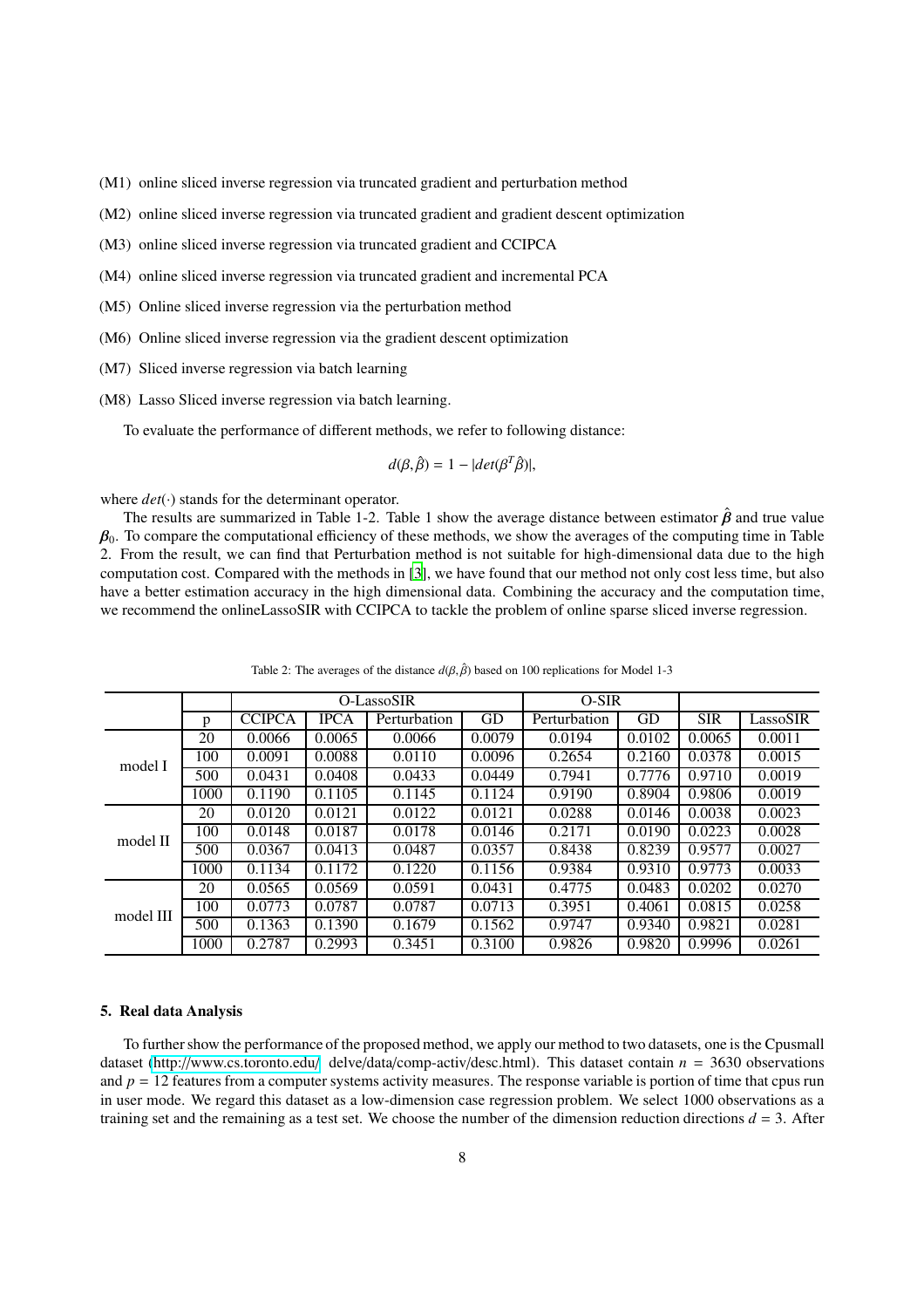|           |      | O-LassoSIR    |             |              |        | O-SIR        |         |  |
|-----------|------|---------------|-------------|--------------|--------|--------------|---------|--|
|           | p    | <b>CCIPCA</b> | <b>IPCA</b> | Perturbation | GD     | Perturbation | GD      |  |
| model I   | 20   | 0.3118        | 0.5366      | 0.8714       | 0.3317 | 0.4122       | 0.2749  |  |
|           | 100  | 0.4708        | 0.7358      | 4.7487       | 0.5359 | 5.0475       | 1.062   |  |
|           | 500  | 3.797         | 5.251       | 315.3        | 5.209  | 358.0        | 84.26   |  |
|           | 1000 | 20.78         | 26.64       | 3239.7       | 26.38  | 3275.5       | 817.0   |  |
|           | 20   | 0.3157        | 0.5511      | 0.5417       | 0.3139 | 0.4903       | 0.2563  |  |
| model II  | 100  | 0.4633        | 0.7272      | 3.997        | 0.4800 | 4.544        | 1.0748  |  |
|           | 500  | 4.156         | 5.545       | 313.8        | 4.723  | 366.3        | 82.17   |  |
|           | 1000 | 18.87         | 24.78       | 3209.6       | 20.72  | 3254.0       | 801.77  |  |
| model III | 20   | 0.621         | 0.811       | 1.003        | 0.622  | 0.877        | 0.484   |  |
|           | 100  | 0.934         | 1.119       | 7.928        | 0.961  | 8.249        | 1.344   |  |
|           | 500  | 7.172         | 7.834       | 615.6        | 7.868  | 649.0        | 85.000  |  |
|           | 1000 | 33.058        | 35.030      | 5033.6       | 36.278 | 5592.6       | 841.569 |  |

Table 3: The averages of the computation time (in seconds) based on 100 replications for Model 1-3

applying the dimension reduction methods to the dataset, we use SVM algorithm to construct the regression model. We use the relative prediction error to evaluate the prediction performance, i.e  $\sum_{i \in testset}(Y_i - \hat{Y}_i)^2 / \sum_{i \in testset}(Y_i - \bar{Y})^2$ .

The other dataset is the activity recognition based on wearable physiological measurements in this section. The dataset can be obtained from the website http://[www.mdpi.com](http://www.mdpi.com/1424-8220/19/24/5524/s1)/1424-8220/19/24/5524/s1. This dataset contains *n* = 4480 observations and *p* = 533 features from Electrocardiogram (ECG), Thoracic Electrical Bioimpedance (TEB) and the Electrodermal Activity (EDA) for activity recognition. To be explicit, there are 174 attributes are statistics extracted from the ECG signal, 151 attributes are features extracted from the TEB signal, 104 attributes come from the EDA measured in the arm, and 104 ones from the EDA in the hand. There are four types of the activities to be analyzed, including neutral, emotional, mental and physical. For this dataset, we still randomly select 1000 observations as a training set and the remaining as a test set. Then this dataset can be regarded as a high-dimensional classification case. We choose the number of the dimension reduction directions  $d = 3$ . After applying the dimension reduction methods to the dataset, we use SVM algorithm to construct the classifier. Predict accuracy  $\sum_{i \in \{testset\}} I(y_i = \hat{y}_i)/n_{test}$  is used as the evaluation standards. For both dataset, LassoSIR via batch learning is regarded as a benchmark. The result is presented in the following table.

| dataset                   | O-LassoSIR    |             |              |       | O-SIR     |            |          |
|---------------------------|---------------|-------------|--------------|-------|-----------|------------|----------|
|                           | <b>CCIPCA</b> | <b>IPCA</b> | Perturbation | GD    | $O-SIR-P$ | $O-SIR-GD$ | LassoSIR |
| Cousmall                  | 0.072         | 0.071       | 0.073        | 0.071 | 0.072     | 0.069      | 0.060    |
| <b>Activity Recognize</b> | 0.640         | 0.656       | 0.611        | 0.617 | 0.402     | 0.461      | 0.689    |

From the Table 4, we can find that both online sparse SIR and online SIR[\[3\]](#page-9-17) have a similar prediction accuracy in the Cpusmall dataset. While in the activity recognition dataset, online sparse SIR have a better predict accuracy than online SIR. Moreover, compared with the benchmark, our methods are also not much inferior. Hence, it is reasonable to conclude that our method is as effective as online SIR for the low dimensional data, and more effective for the high dimensional data.

### 6. Conclusion

By implement Lasso-SIR in an online fashion, we have proposed an approach to online sparse sufficient dimension reduction, which is more computational-efficient and has a better performance than Cai[\[3](#page-9-17)] for the high-dimensional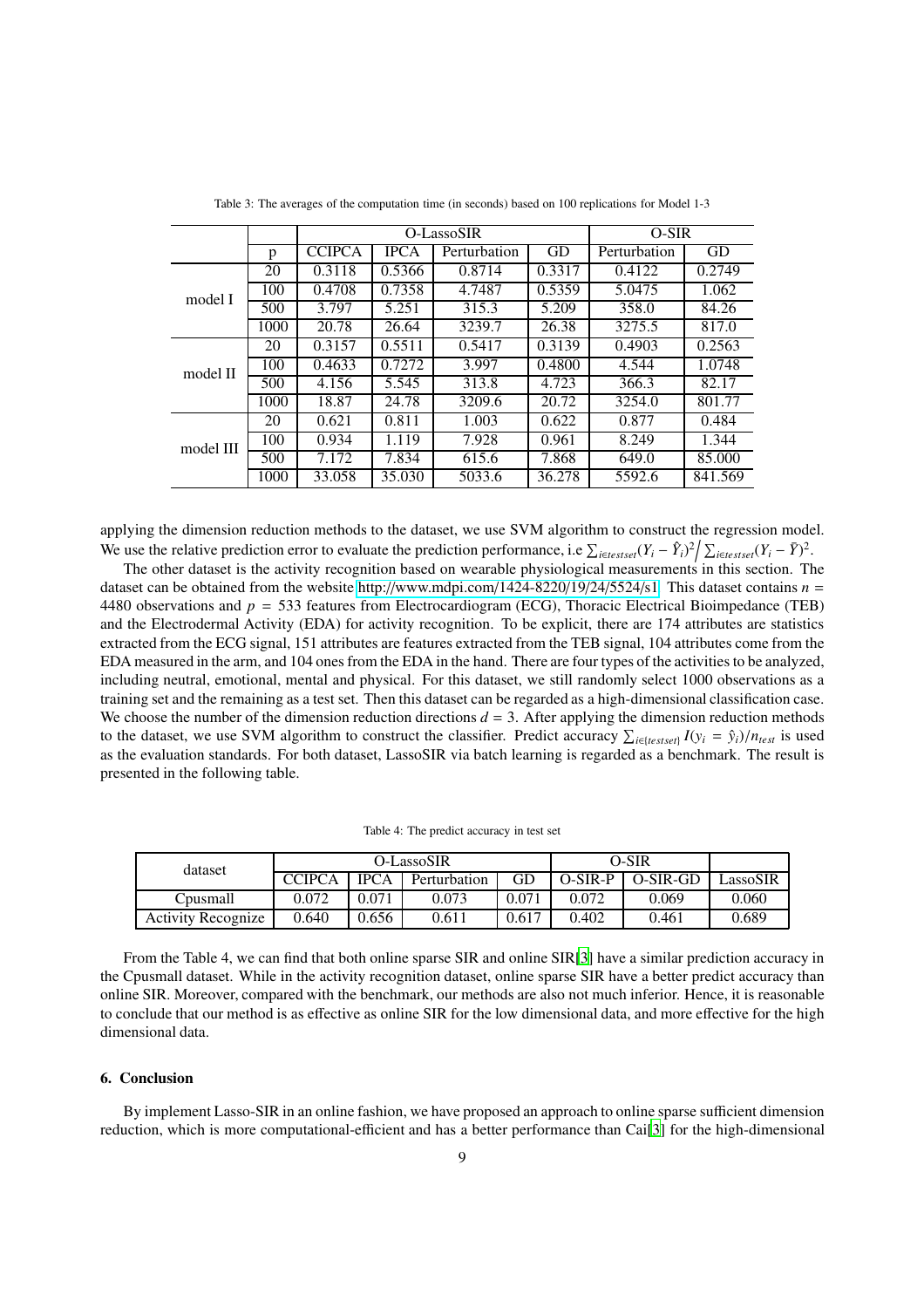data. Besides the update for the kernel matrix similar with [\[3](#page-9-17)], the online fashion of  $(1.2)$  consists two important steps, one is the online update for the eigenvalues and eigenvectors of  $\hat{D}_t$ , the other is online  $L_1$  regularization. We slightly modify the online PCA to tackle the former problem and summarize four different methods to handle the online eigen decomposition of  $\hat{D}_t$ . We also give the theoretical convergence of CCIPCA in our method. To tackle the sparsity problem, we use truncated gradient, which has been shown to be an online counterpart of *L*<sup>1</sup> regularization in the batch setting. Moreover, we also show the theoretical convergence properties of our estimators. From the analysis of computation complexity, we show that the computation complexity of our method is  $O_p(p dH + pd + L)$ , which is better than [\[3](#page-9-17)] and [\[31](#page-10-7)]. With the simulation studies and real data analysis, we can also find that our method can achieve a better statistical accuracy and computation speed than other methods when dimension *p* is large. However, the accuracy between our method and the batch Lasso-SIR is not enough good, which needs more further researches.

#### 7. Reference

#### References

- <span id="page-9-23"></span>[1] Raman Arora, Andrew Cotter, Karen Livescu, and Nathan Srebro. Stochastic optimization for pca and pls. In *2012 50th Annual Allerton Conference on Communication, Control, and Computing (Allerton)*, pages 861–868. IEEE, 2012.
- <span id="page-9-15"></span>[2] Christos Boutsidis, Dan Garber, Zohar Karnin, and Edo Liberty. Online principal components analysis. In *Proceedings of the twenty-sixth annual ACM-SIAM symposium on Discrete algorithms*, pages 887–901. SIAM, 2014.
- <span id="page-9-17"></span>[3] Zhanrui Cai, Runze Li, and Liping Zhu. Online sufficient dimension reduction through sliced inverse regression. *Journal of Machine Learning Research*, 21(10):1–25, 2020.
- <span id="page-9-18"></span>[4] Herv´e Cardot and David Degras. Online principal component analysis in high dimension: Which algorithm to choose? *International Statistical Review*, 86(1):29–50, 2018.
- <span id="page-9-16"></span>[5] Kuentz-Simonet V Chavent M, Girard S. A sliced inverse regression approach for data stream. *Computational Statistics*, 29(5):1129 – 1152, 2014.
- <span id="page-9-12"></span>[6] Delin Chu, Li-Zhi Liao, Michael Kwok-Po Ng, and Xiaoyan Wang. Incremental linear discriminant analysis: a fast algorithm and comparisons. *IEEE transactions on neural networks and learning systems*, 26(11):2716–2735, 2015.
- <span id="page-9-1"></span>[7] R Dennis Cook and Sanford Weisberg. Discussion of "sliced inverse regression for dimension reduction". *Journal of the American Statistical Association*, 86(414):335, 1991.
- <span id="page-9-9"></span>[8] Peter Hall, David Marshall, and Ralph Martin. Merging and splitting eigenspace models. *IEEE Transactions on pattern analysis and machine intelligence*, 22(9):1042–1049, 2000.
- <span id="page-9-10"></span>[9] Peter M Hall, A David Marshall, and Ralph R Martin. Incremental eigenanalysis for classification. In *BMVC*, volume 98, pages 286–295. Citeseer, 1998.
- <span id="page-9-13"></span>[10] Tae-Kyun Kim, Shu-Fai Wong, Bjorn Stenger, Josef Kittler, and Roberto Cipolla. Incremental linear discriminant analysis using sufficient spanning set approximations. In *2007 IEEE Conference on Computer Vision and Pattern Recognition*, pages 1–8. IEEE, 2007.
- <span id="page-9-20"></span>[11] T Krasulina. Method of stochastic approximation in the determination of the largest eigenvalue of the mathematical expectation of random matrices. *Automatation and remote control*, 2:50–56, 1970.
- <span id="page-9-24"></span>[12] Harold Joseph Kushner and Dean S Clark. *Stochastic approximation methods for constrained and unconstrained systems*, volume 26. Springer Science & Business Media, 2012.
- <span id="page-9-19"></span>[13] John Langford, Lihong Li, and Tong Zhang. Sparse online learning via truncated gradient. *Journal of Machine Learning Research*, 10(May):777–801, 2009.
- <span id="page-9-2"></span>[14] Bing Li and Shaoli Wang. On directional regression for dimension reduction. *Journal of the American Statistical Association*, 102(479):997– 1008, 2007.
- <span id="page-9-0"></span>[15] Ker-Chau Li. Sliced inverse regression for dimension reduction. *Journal of the American Statistical Association*, 86(414):316–327, 1991.
- <span id="page-9-3"></span>[16] Ker-Chau Li. On principal hessian directions for data visualization and dimension reduction: Another application of stein's lemma. *Journal of the American Statistical Association*, 87(420):1025–1039, 1992.
- <span id="page-9-6"></span>[17] Lexin Li and Christopher J Nachtsheim. Sparse sliced inverse regression. *Technometrics*, 48(4):503–510, 2006.
- <span id="page-9-7"></span>[18] Qian Lin, Xinran Li, Dongming Huang, and Jun S Liu. On the optimality of sliced inverse regression in high dimensions. *arXiv preprint arXiv:1701.06009*, 2017.
- <span id="page-9-5"></span>[19] Qian Lin, Zhigen Zhao, and Jun S. Liu. Sparse sliced inverse regression via lasso. *Journal of the American Statistical Association*, pages 1–33, 2019.
- <span id="page-9-8"></span>[20] Qian Lin, Zhigen Zhao, Jun S Liu, et al. On consistency and sparsity for sliced inverse regression in high dimensions. *The Annals of Statistics*, 46(2):580–610, 2018.
- <span id="page-9-4"></span>[21] Yanyuan Ma and Liping Zhu. A semiparametric approach to dimension reduction. *Journal of the American Statistical Association*, 107(497):168–179, 2012.
- <span id="page-9-21"></span>[22] Erkki Oja. Principal components, minor components, and linear neural networks. *Neural networks*, 5(6):927–935, 1992.
- <span id="page-9-22"></span>[23] Erkki Oja and Juha Karhunen. On stochastic approximation of the eigenvectors and eigenvalues of the expectation of a random matrix. *Journal of mathematical analysis and applications*, 106(1):69–84, 1985.
- <span id="page-9-14"></span>[24] Shaoning Pang, Seiichi Ozawa, and Nikola Kasabov. Incremental linear discriminant analysis for classification of data streams. *IEEE transactions on Systems, Man, and Cybernetics, part B (Cybernetics)*, 35(5):905–914, 2005.
- <span id="page-9-11"></span>[25] Paul Rodriguez and Brendt Wohlberg. A matlab implementation of a fast incremental principal component pursuit algorithm for video background modeling. In *2014 IEEE International Conference on Image Processing (ICIP)*, pages 3414–3416. IEEE, 2014.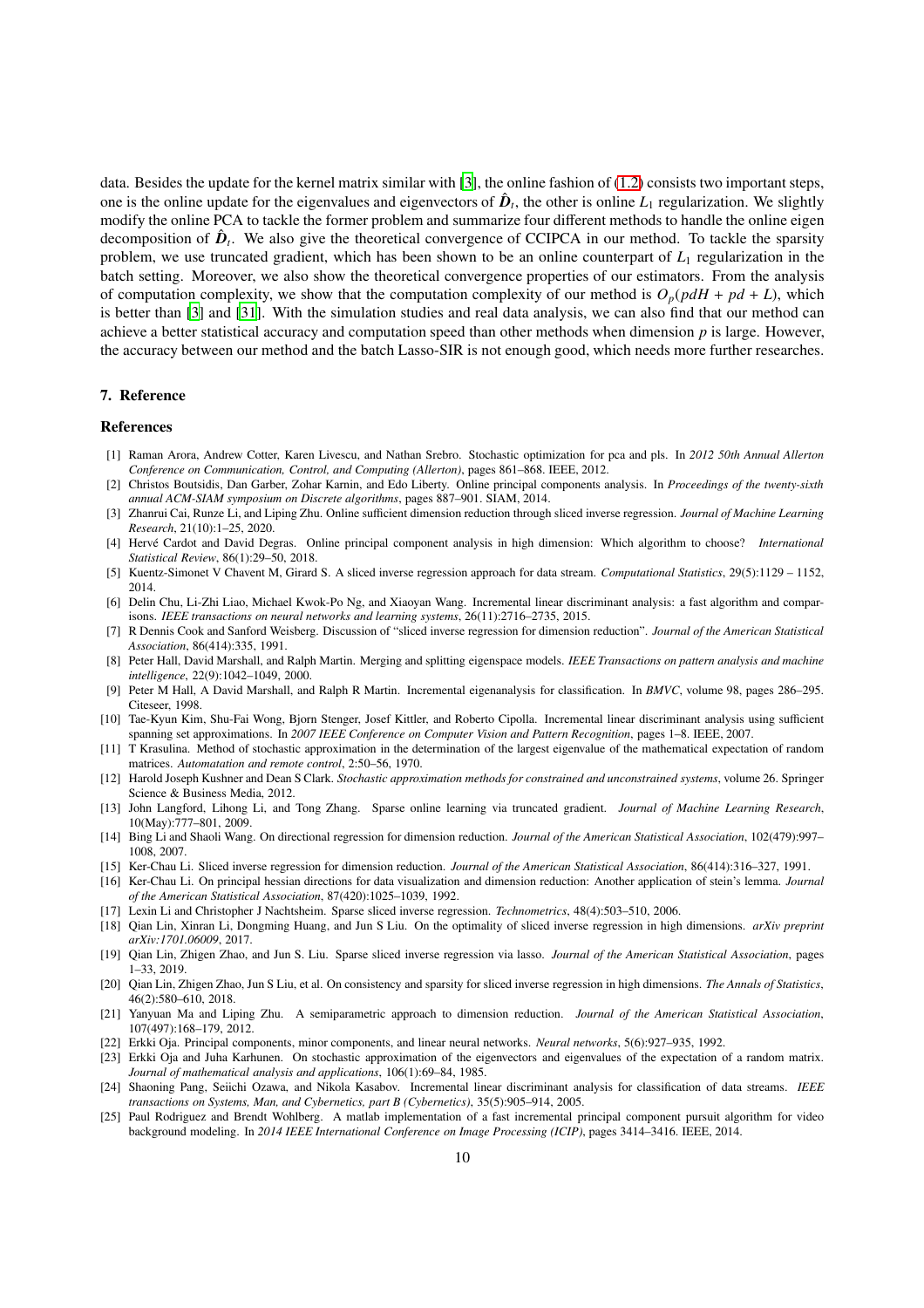- <span id="page-10-9"></span>[26] Terence D Sanger. Optimal unsupervised learning in a single-layer linear feedforward neural network. *Neural networks*, 2(6):459–473, 1989.
- <span id="page-10-6"></span>[27] Manfred K Warmuth and Dima Kuzmin. Randomized online pca algorithms with regret bounds that are logarithmic in the dimension. *Journal of Machine Learning Research*, 9(Oct):2287–2320, 2008.
- <span id="page-10-3"></span>[28] Juyang Weng, Yilu Zhang, and Wey-Shiuan Hwang. Candid covariance-free incremental principal component analysis. *IEEE Transactions on Pattern Analysis and Machine Intelligence*, 25(8):1034–1040, 2003.
- <span id="page-10-1"></span><span id="page-10-0"></span>[29] Yingcun Xia. A constructive approach to the estimation of dimension reduction directions. *The Annals of Statistics*, 35(6):2654–2690, 2007. [30] Yingcun Xia, Howell Tong, Wai Keungxs Li, and Li-Xing Zhu. An adaptive estimation of dimension reduction space. *Journal of the Royal Statistical Society: Series B (Statistical Methodology)*, 64(3):363–410, 2002.
- <span id="page-10-7"></span>[31] Ning Zhang and Qiang Wu. Online learning for supervised dimension reduction. 2018.
- <span id="page-10-12"></span>[32] Yilu Zhang and Juyang Weng. Convergence analysis of complementary candid incremental principal component analysis. *Michigan State University*, 2001.
- <span id="page-10-5"></span>[33] Haitao Zhao and Pong Chi Yuen. Incremental linear discriminant analysis for face recognition. *IEEE Transactions on Systems, Man, and Cybernetics, Part B (Cybernetics)*, 38(1):210–221, 2008.
- <span id="page-10-4"></span>[34] Haitao Zhao, Pong Chi Yuen, and James T Kwok. A novel incremental principal component analysis and its application for face recognition. *IEEE Transactions on Systems, Man, and Cybernetics, Part B (Cybernetics)*, 36(4):873–886, 2006.
- <span id="page-10-8"></span>[35] Li Ping Zhu, Li Xing Zhu, and Zheng Hui Feng. Dimension reduction in regressions through cumulative slicing estimation. *Journal of the American Statistical Association*, 105(492):1455 – 1466, 2010.
- <span id="page-10-2"></span>[36] Li-Xing Zhu, Kai-Tai Fang, et al. Asymptotics for kernel estimate of sliced inverse regression. *The Annals of Statistics*, 24(3):1053–1068, 1996.

### Appendix A.

### <span id="page-10-10"></span>1. Perturbation theory for online singular value decomposition

**Lemma 5.** Let  $Q \in R^{p \times p}$  be a symmetric matrix and  $(\lambda_j, v_j)$  be the eigen-pairs of  $Q, j = 1, ..., p$ . Assume  $|\lambda_1| > ... >$  $|\lambda_d| > \lambda_{d+1} = \cdots = \lambda_p = 0$ . Let  $\epsilon$  be a very small positive constant and G be a symmetric matrix. Denote the first *order perturbation*  $Q(\epsilon) = Q + \epsilon G + O(\epsilon^2)$  and the eigen-pairs of  $Q(\epsilon)$  by  $\{\lambda_j(\epsilon), v_j(\epsilon)\}$ . Then

$$
\lambda_j(\epsilon) = \lambda_j + \epsilon(\mathbf{v}_j^T \mathbf{G} \mathbf{v}_j) + O(\epsilon^2),
$$
  

$$
\mathbf{v}_j(\epsilon) = \mathbf{v}_j + \epsilon(\lambda_j \mathbf{I}_{p \times p} - \mathbf{Q})^+ \mathbf{G} \mathbf{v}_j + O(\epsilon^2), j = 1, ..., d,
$$

where  $(\lambda_jI_{p\times p}-Q)^+$  stands for the Moore-Penrose pseudo-inverse of  $(\lambda_jI_{p\times p}-Q)$  and  $I_{p\times p}$  stands for the  $p\times p$  identity *matrix.*

### 2. The formulation of truncated gradient

The truncated gradient in the *t*-th step can be formulated as

<span id="page-10-11"></span>
$$
f(\boldsymbol{\beta}_t) = T(\boldsymbol{\beta}_t - \gamma \nabla_1 L(\boldsymbol{\beta}_t, z_t), \lambda g_t, \theta), \qquad (A.1)
$$

where  $L(\beta, z)$  is the loss function,  $\nabla_1(\beta, z)$  is a sub-gradient of  $L(\beta, z)$  with respect to the first variable  $\beta$ . The observation  $z_t = (x_t, y_t)$ ,  $\gamma$  is the learning rate,  $g_i > 0$  and function  $T_1$  is defined by

$$
T(v, \alpha, \theta) = \begin{cases} \max(0, v - \alpha), & \text{if } v \in [0, \theta] \\ \min(0, v + \alpha), & \text{if } v \in [-\theta, 0] \\ v, & \text{otherwise.} \end{cases}
$$

In the update progress, the truncated gradient can be executed every *L* steps. If  $t/L$  is not an integer, we set  $g_t = 0$ ; if  $t/L$  is an integer, we set  $g_t = Lg$  for a scalar  $g > 0$ . The larger the parameters *g* and  $\theta$  are, the more sparsity is incurred.

#### 3. Proof of Theorem [3](#page-6-1)

As the Perturbation Methods, SGD methods and Reduced rank incremental PCA has been discussed in [\[3\]](#page-9-17) and [\[31\]](#page-10-7). So we only discuss the convergence of the CCIPCA in our theorem.

Firstly, we consider the situation when  $j = 1$  in [\(2.6\)](#page-3-0). Then we have

$$
\nu_{t+1,1} = \frac{t}{t+1} \nu_{t,1} + \frac{1}{t+1} d_{t+1} d_{t+1}^T \frac{\nu_{t,1}}{\|\nu_{t,1}\|},\tag{A.2}
$$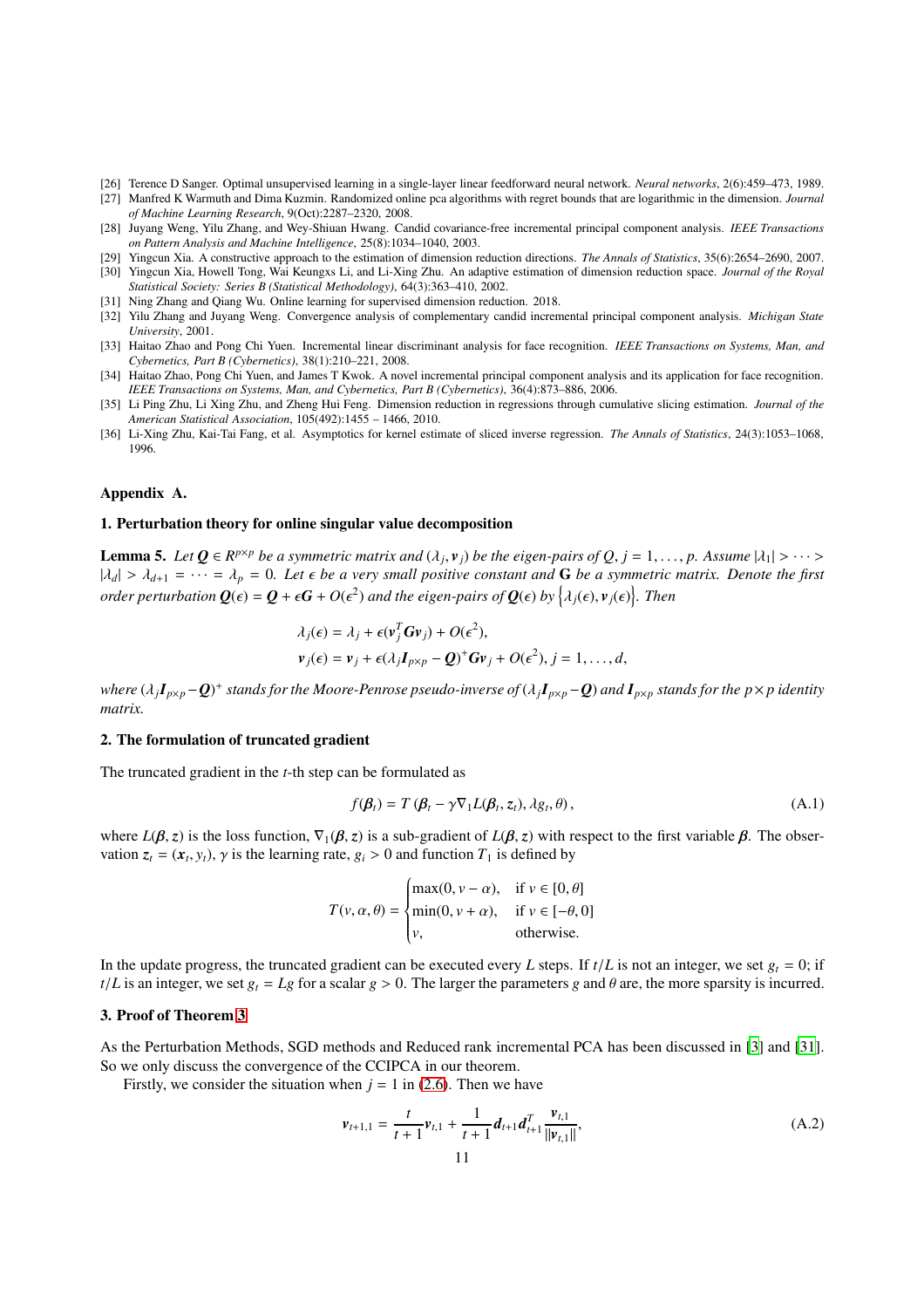which is equivalent to

<span id="page-11-1"></span>
$$
\nu_{t+1,1} = \nu_{t,1} + \frac{1}{t+1} \left( \frac{D_{t+1}}{\|\nu_{t,1}\|} - I \right) \nu_{t,1},
$$
\n(A.3)

<span id="page-11-8"></span><span id="page-11-0"></span>
$$
\nu_{t+1,1} = \nu_{t,1} + \frac{1}{t+1} \left( \frac{D}{\|\nu_{t,1}\|} - I \right) \nu_{t,1} + \frac{1}{t+1} \frac{D_{t+1} - D}{\|\nu_{t,1}\|} \nu_{t,1},\tag{A.4}
$$

For the identification of the notation, we denote  $v_{t,1} = v_1(t)$  and  $D_t = D(t)$  in the following discussion. Then we refer to the following lemmas,

**Lemma 6.** Assume that a sequence of non-negative random variables  $\{r_n\}$  satisfy  $r_n = O_p(n^{-1/2})$ . Then  $\forall \varepsilon > 0$ 

$$
\lim_{k \to \infty} \Pr\left(\sum_{n=k}^{\infty} n^{-1} r_n > \varepsilon\right) = 0.
$$
\n(A.5)

Lemma [6](#page-11-0) has shown that the tail of sum of root-n convergent sequences converges to zero without the independence assumption. We can refer to [\[3\]](#page-9-17) for the detail proof. Then with the Lemma [6,](#page-11-0) we consider the following lemma, which is a key to the proof of Theorem [3](#page-6-1) and can be seen as a modified result of Theorem 2.3.1 from [\[32](#page-10-12)].

**Lemma 7.** Let  $v_1^*$  be a locally asymptotically stable (in the sense of Liapunov) solution to

<span id="page-11-7"></span><span id="page-11-2"></span>
$$
\dot{\nu}_1 = \left(\frac{D}{\|\nu_1\|} - I\right) \nu_1 \tag{A.6}
$$

with domain of attraction  $\mathcal{D}(v_1^*)$ . If there is a compact set  $\mathcal{A} \subset \mathcal{D}(v_1^*)$  such that the solution  $v_1(t)$  satisfies  $P\{v_1(t) \in \mathcal{A}\} =$ 1, then  $v_1(t)$  tends to  $v_1^*$  almost surely.

**Proof:** To proof this lemma, we use the Theorem 2.3.1 in [\[12\]](#page-9-24). By [\(A.3\)](#page-11-1), [\(A.6\)](#page-11-2) and  $a_t = \frac{1}{t}$ , The Assumption A2.2.1, A2.2.2 and A2.2.3 in [\[12](#page-9-24)] is easy to verify. Next we will show the boundedness of  $v_1(t)$ .

By the iteration equation  $(A.3)$ , we have

$$
||v_1(t)||^2 = ||v_1(t-1)||^2 + \frac{2}{t} \frac{v_1^T(t-1)D(t)v_1(t-1)}{||v_1(t-1)||} - \frac{2}{t} v_1^T(t-1)v_1(t-1)
$$
  
+ 
$$
\frac{1}{t^2} v_1^T(t-1)D^2(t)v_1(t-1) + \frac{1}{t^2} v_1^T(t-1)v_1(t-1) - \frac{2}{t^2} \frac{v_1^T(t-1)D(t)v_1(t-1)}{||v_1(t-1)||}.
$$
 (A.7)

<span id="page-11-3"></span>Next, we focus on each quantity in [\(A.7\)](#page-11-3). If  $\lambda_{max}(D(t)) \leq \frac{1}{2} ||v_1(t-1)||$ ,

<span id="page-11-4"></span>
$$
\frac{2}{t}\frac{v_1^T(t-1)D(t)v_1(t-1)}{\|v_1(t-1)\|} < \frac{2\lambda_{max}(D(t))}{t}\|v_1(t-1)\| < \frac{1}{t}\|v_1(t-1)\|^2. \tag{A.8}
$$

Moreover, When *t* is large enough and satisfies  $t > \max\left\{2, 2\lambda_{max}^2(D(t))\right\}$ ,

<span id="page-11-5"></span>
$$
\frac{1}{t^2}v_1^T(t-1)D^2(t)v_1(t-1) \le \frac{\lambda_{\text{max}}^2(D(t))}{t^2}||v_1(t-1)||^2 < \frac{1}{2t}||v_1(t-1)||^2
$$
\n(A.9)

and

<span id="page-11-6"></span>
$$
\frac{1}{t^2}v_1^T(t-1)v_1(t-1) \le \frac{1}{2t}||v_1(t-1)||^2.
$$
\n(A.10)

With [\(A.7\)](#page-11-3), [\(A.8\)](#page-11-4), [\(A.9\)](#page-11-5), [\(A.10\)](#page-11-6), we have

$$
||v_1(t)||^2 < ||v_1(t-1)||^2 + \frac{1}{t}||v_1(t-1)||^2 - \frac{2}{t}||v_1(t-1)||^2
$$
  
+ 
$$
\frac{1}{2t}||v_1(t-1)||^2 + \frac{1}{2t}||v_1(t-1)||^2 - \frac{2}{t^2} \frac{v_1^T(t-1)D(t)v_1(t-1)}{||v_1(t-1)||},
$$
 (A.11)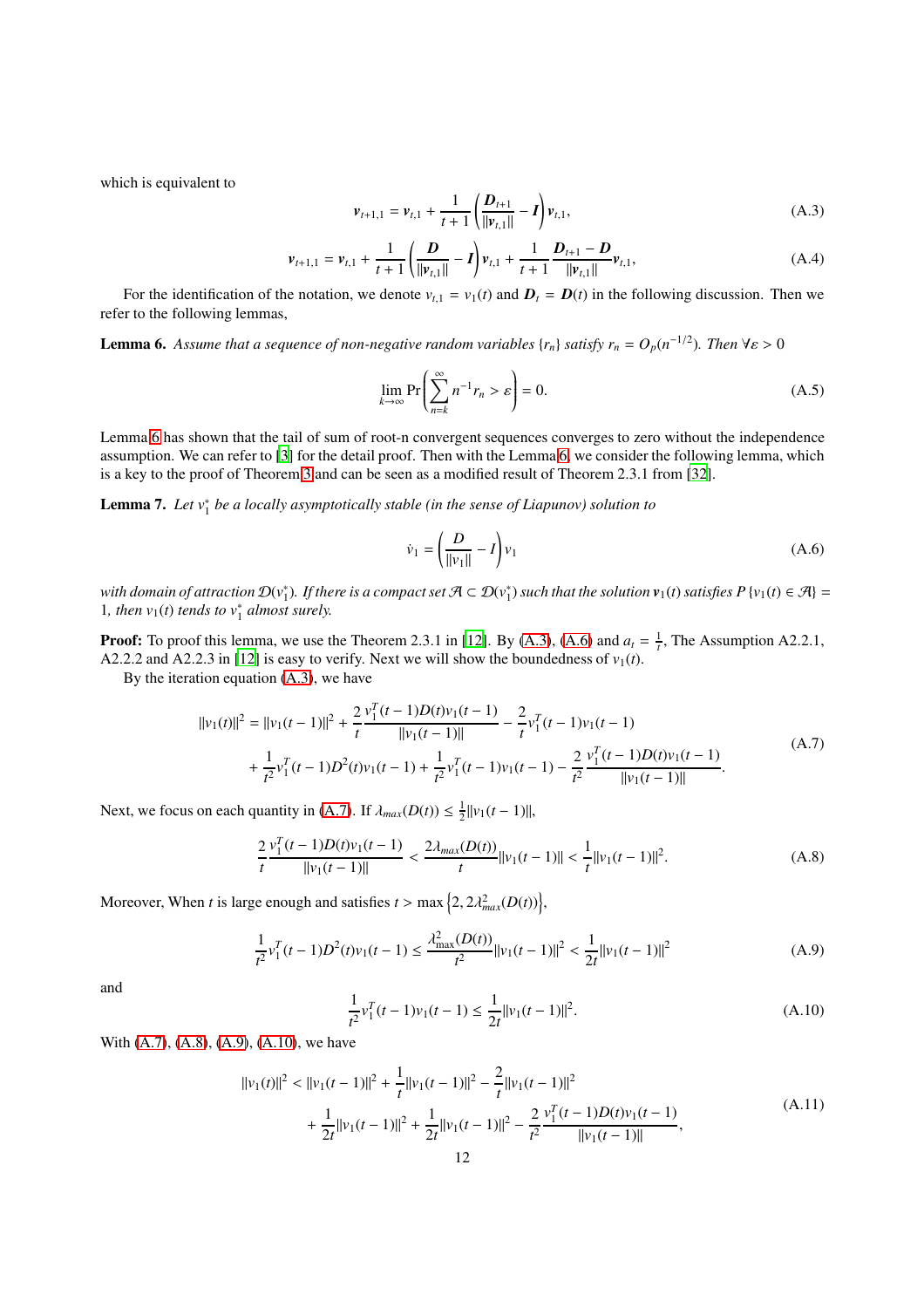Hence, when  $t > \max\{2, 2\lambda_{max}^2(D(t))\}$ , we have  $||v_1(t)|| < ||v_1(t-1)||$ .

As  $||D(t) - D|| = O_p(t^{-1/2})$  and the largest eigenvalue of *D* is bounded, when  $||v_1(t-1)|| < 2\lambda_{max}(D(t))$ , we can also have that  $v_1(t)$  is bounded.

Finally, from the above two cases that  $||v_1(t)|| < ||v_1(t-1)||$  or  $||v_1(t-1)|| < 2\lambda_{max}(D(t))$ , we can conclude that  $v_1(t)$ is bounded with probability 1.

Besides of the boundedness of *v*<sub>1</sub>(*t*), we also verify the assumption A2.2.4 in [\[12\]](#page-9-24). Define  $r_t = \frac{D(t+1)-D}{||v_1(t)||}$  $\frac{(t+1)-D}{\|\nu_1(t)\|} \nu_1(t)$ , we have that

$$
\|\frac{\mathbf{D}(t+1)-\mathbf{D}}{\|\mathbf{\nu}_1(t)\|}\mathbf{\nu}_1(t)\| = \|\mathbf{D}(t+1)-\mathbf{D}\| = O_p(t^{-1/2}).
$$

Thus

$$
\Pr\left(\sup_{m\geq k}\left\|\sum_{i=k}^m\frac{1}{i}\frac{D(t+1)-D}{\|v_1(t)\|}\nu_1(t)\right\|>\varepsilon\right)\leq \Pr\left(\sum_{t=k}^\infty\frac{1}{t}r_t>\varepsilon\right).
$$

With the Lemma [6,](#page-11-0) the assumption A2.2.4 is satisfied. Then the Theorem 2.3.1 in [\[12\]](#page-9-24) implies the results of Lemma  $7 \text{ here.}$  $7 \text{ here.}$ 

To complete the proof of Theorem [3,](#page-6-1) it is necessary to show that the locally asymptotically stable solution of [\(A.6\)](#page-11-2) is  $\lambda_1 \eta_1$  and [\(A.4\)](#page-11-8) satisfies  $P\{v_1(t) \in \mathcal{A}\} = 1$ . Firstly, we rewrite  $v_1(t) = \sum_{j=1}^d \alpha_j(t)\eta_j$ , where  $\alpha_j(t) = v_1^T(t)\eta_j$ ,  $(\lambda_j, \eta_j)$ ,  $j = 1, \ldots, d$  is the top-d eigenvalues and eigenvectors of *D*. Then [\(A.6\)](#page-11-2) is equivalent to

$$
\dot{\alpha}^T \mathbf{\eta} = \left( \frac{\alpha^T \Lambda_d \mathbf{\eta}}{\sqrt{\sum_{k=1}^d \alpha_k^2}} - \alpha^T \mathbf{\eta} \right),
$$
\n
$$
\dot{\alpha} = \left( \frac{\Lambda_d}{\sqrt{\sum_{k=1}^d \alpha_k^2}} - I \right) \alpha,
$$
\n(A.12)

where  $\alpha \triangleq (\alpha_1, \ldots, \alpha_d)$  and  $\Lambda_d = diag(\lambda_1, \ldots, \lambda_d)$ . Then refer to the derivation in [\[32\]](#page-10-12), we have  $\alpha_1 \to \pm \lambda_1$  and  $\alpha_j \to 0$ ( $j > 1$ ). Hence,  $v_1(t)$  enters the domain of attraction  $\mathcal{D}(\pm \lambda_1 \eta_1)$  with probability one. Finally, we apply Lemma [7](#page-11-7) to obtain that *v*<sub>1</sub>(*t*) → ± $\lambda$ <sub>1</sub> $\eta$ <sub>1</sub> with probability 1 as *t* → ∞. We omit the proof of the case that *j* > 1 and refer the readers to [32]. readers to [\[32](#page-10-12)].

### 4. Proof of Theorem [4](#page-6-2)

For simplify, we assume  $t = cH$ ,  $E(x) = 0$ , which is same to the assumption in Lasso-SIR. Denote  $\hat{\beta}_t$  is the output of Algorithm 1. Let  $\tilde{\beta}_{lasso}$  is the solution of

$$
\min_{\beta_t} \frac{1}{2t} ||\tilde{Y}_t - X^T \beta_t||_2^2 + \mu ||\beta_t||_1,
$$

where the  $\tilde{Y}_t$  is a t is a t vector, whose element is constructed from the update step of OSSIR, i.e  $\tilde{Y}_t = \frac{1}{Ht} \widetilde{M}_t \widetilde{M}_t^T X_t^T \hat{\eta}_t diag(\frac{1}{\lambda_{t,1}}, \dots, \frac{1}{\lambda_{t,d}})$ . The difference with OSSIR method is that we apply lasso on the batch sample  $(\tilde{Y}_t, X)$  here, while truncated gradient is

used in OSSIR for each step. Then with Theorem 1 and the discussion in [\[13\]](#page-9-19), we have that  $\|\hat{\boldsymbol{\beta}}_t - \tilde{\boldsymbol{\beta}}_{lasso}\| = O_p(t^{-1/2})$ . Next, we set  $\hat{\beta}_{lasso}$  is the solution of

$$
\min_{\beta} \frac{1}{2t} ||\tilde{Y} - X^T \beta||_2^2 + \mu ||\beta||_1,
$$

where  $\tilde{Y} = \frac{1}{c}MM^TX^T \hat{\eta} \Lambda_d^{-1}$ . Here, we can see that  $\hat{\beta}_{lasso}$  is the solution of Lasso-SIR on the first *t* samples  $(Y, X)$ . Moreover, if we arrange the  $\{(y_i, x_i)\}_{i=1}^t$  by  $y_1 \leq y_2 \leq \ldots \leq y_t$  and divides the data into *H* equal-sized slices

 $I_1, \ldots, I_H$  according to  $y_i, i = 1, \ldots, t$ , we can find that  $X = X_t$  and  $M = \widetilde{M}_t$ , thus  $\hat{D}_t = \frac{1}{H^2} \hat{\Gamma}_H$ . Further, with Theorem [3,](#page-6-1) we have  $(\hat{\lambda}_t(\hat{\bm{D}}_t),\hat{\eta}_t(\hat{\bm{D}}_t))$  converges almost surely to  $(\hat{\lambda}(\hat{\bm{D}}_t),\hat{\eta}(\hat{\bm{D}}_t))$ , where  $(\hat{\lambda}_t(\hat{\bm{D}}_t),\hat{\eta}_t(\hat{\bm{D}}_t))$ 

represent the eigenvalues and eigenvectors obtained by extended online PCA;  $(\hat{\lambda}(\hat{\bm{D}}_t),\hat{\eta}(\hat{\bm{D}}_t))$  represent the eigenvalues